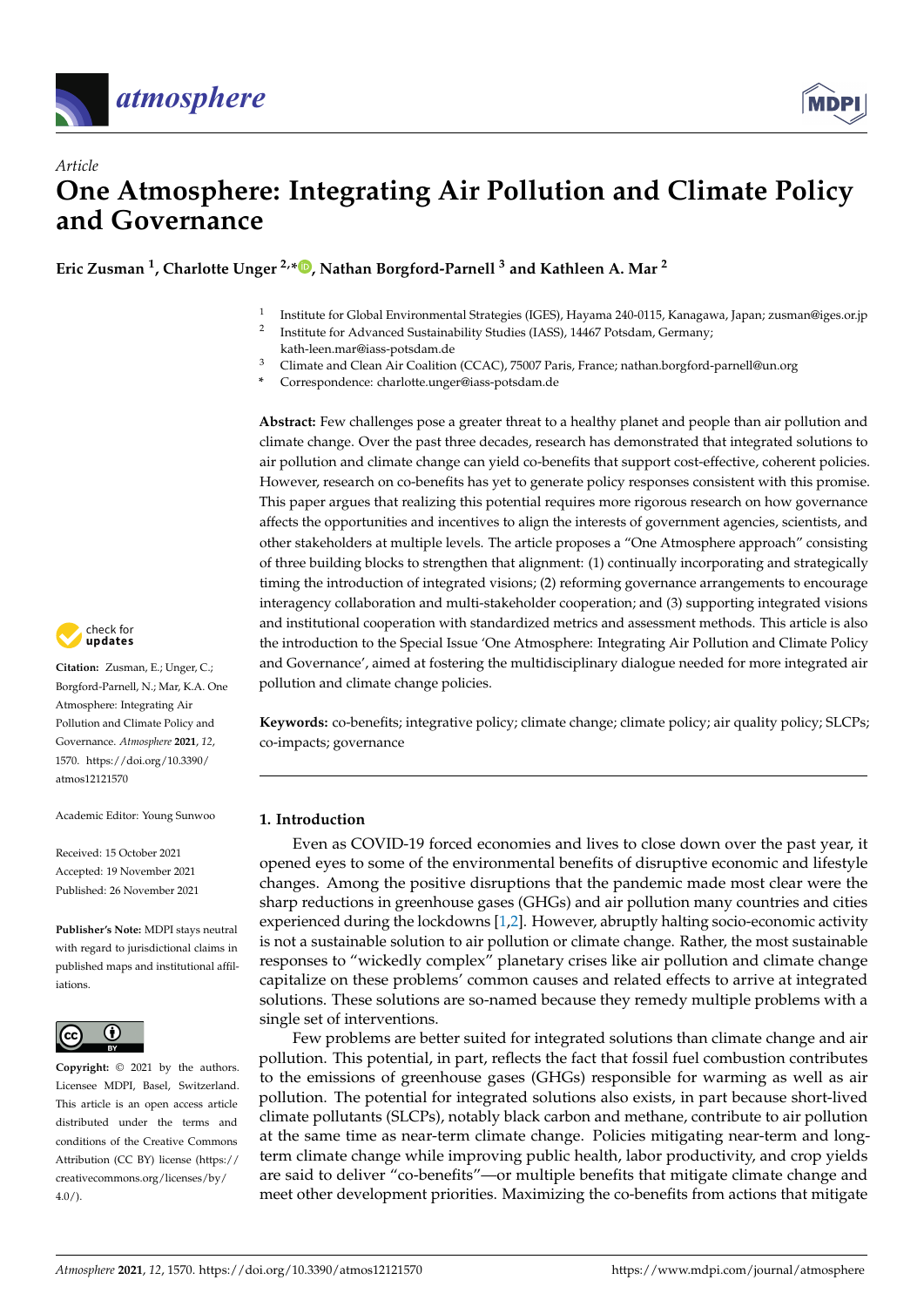climate change and achieve other development priorities can allay the cost concerns that often discourage policymakers from acting on climate change—and, to a lesser extent, air pollution.

The recognition of this potential has influenced the language of and provisions in numerous policy frameworks and initiatives. Both the Paris Agreement and the Sustainable Development Goals (SDGs), for instance, call for governments to integrate climate and other sustainable development concerns [\[3\]](#page-13-2). The Climate and Clean Air Coalition (CCAC) was formed in 2012 to motivate countries to integrate the short-lived climate pollutants (SLCPs) into climate and other relevant policies [\[4\]](#page-13-3). The Convention on Long Range Transport of Atmospheric Pollution (CLRTAP) and its Gothenburg Protocol included a science-based objective for reducing particulate air pollution in order to provide benefits for human health and the environment and mitigate near-term climate change [\[5\]](#page-13-4). In addition, a growing list of national and local policies account for the co-benefits from working on climate and air pollution concerns at the same time.

This progress nevertheless falls short of the suite of reforms needed to limit dangerous climate change and ensure clean air for all [\[6\]](#page-13-5). In fact, achieving these goals requires bridging an under-discussed divide between research on co-benefits and the integrated policies meant to achieve them. Part of the reason for this disconnect is that much of the co-benefits research concentrates on modelling how much different mitigation measures generate benefits and/or trade-offs for/with climate change, air pollution, health, and other development concerns [\[7,](#page-14-0)[8\]](#page-14-1). Typically, such studies recommend that governments adopt policies promoting technological and behavioral changes capable of maximizing estimated benefits. Such assessments are necessary inputs into policy processes, but are not sufficient to ensure the governance arrangements shaping those processes deliver the outcomes their modeling recommends. A more rigorous analysis of how governance affects the opportunities and incentives for different government agencies, scientists, and other influential stakeholders to cooperate on integrated solutions would greatly enrich these studies.

This Special Issue "One Atmosphere: Integrating Air Pollution and Climate Policy and Governance" aims to bring governance into co-benefits research. To make governance more central to this research, this paper argues that policymakers should adopt a "One Atmosphere approach" consisting of three building blocks: (1) continually incorporating and strategically timing the introduction of integrated visions; (2) reforming governance to encourage interagency collaboration and multi-stakeholder cooperation; and (3) supporting integrated visions and institutional cooperation with standardized metrics and assessment methods. Putting these building blocks in place requires not only more attention to governance but a constructive exchange between natural and social sciences on how integration can be achieved in policy and practice [\[9\]](#page-14-2). This Special Issue holds firm that such a multi-disciplinary dialogue is critical to making integrated solutions to climate change and air pollution a reality.

This introductory article "sets the scene" for the Special Issue. Methodologically, it can be regarded as an overview paper and an analysis of the state of integration of climate and air quality policies and governance. It builds on the examination and interpretation of existing academic and non-academic work, as well as the authors' engagement, experience, and previous research within the field.

In the first part, the article traces the evolution of work on co-benefits. It further reviews how international, regional, and national policy frameworks and initiatives have, often implicitly, provided support for only a single perspective on co-benefits (e.g., the climate benefits of development policies) without recognizing complementarities with others. In the last part, the article details how three previously mentioned governance building blocks could help policymakers leverage integrated solutions and work toward a One Atmosphere approach in diverse contexts.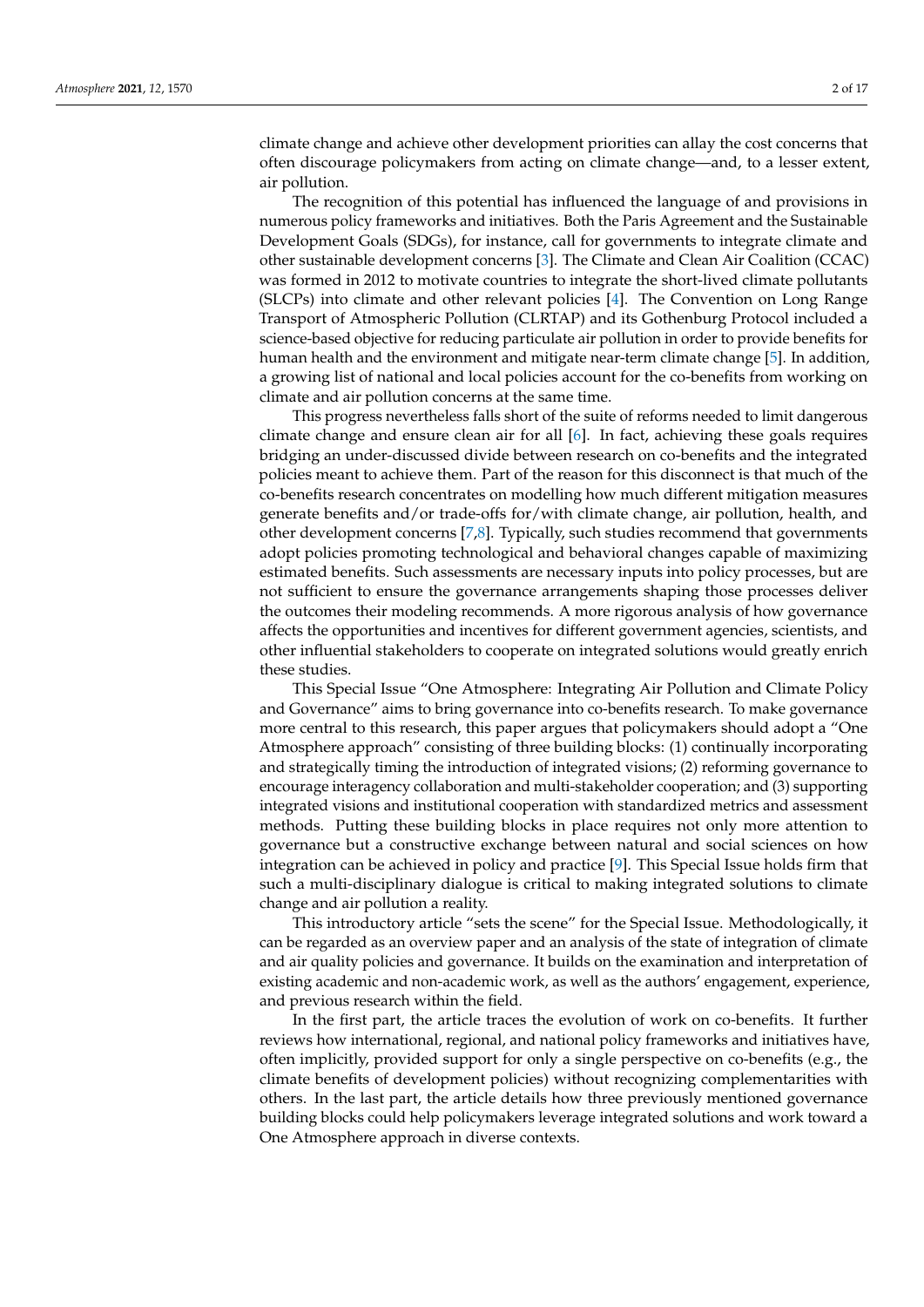## **2. Air Pollution and Climate Change: Making the Connections**

#### *2.1. The Evolution of Perspectives on Co-Benefits*

A useful starting point for a discussion of governance for more integrated solutions are the multiple or co-benefits that result from mitigating climate change while controlling air pollution. The Intergovernmental Panel on Climate Change (IPCC) defines co-benefits as "the positive effects that a policy or measure aimed at one objective might have on other objectives, thereby increasing the total benefits for society or the environment" [\[10\]](#page-14-3). As this broad definition implies, the term co-benefits encompass a wide array of "positive effects" that can be achieved from a range of interventions in equally diverse settings. This section distinguishes between four perspectives on co-benefits, clarifying the different benefits, interventions, and contexts featured in the four views (see Table [1\)](#page-2-0).

<span id="page-2-0"></span>

| Perspectives                                 | <b>Focus</b>                                                                                                                                                    | <b>Primary Contexts</b>                    | <b>Policy Interventions</b>                                         | <b>Period When</b><br>Research Began |
|----------------------------------------------|-----------------------------------------------------------------------------------------------------------------------------------------------------------------|--------------------------------------------|---------------------------------------------------------------------|--------------------------------------|
| Frame 1: Development<br>Co-benefits          | Non-climate benefits<br>(e.g., air quality and<br>health) of climate policies                                                                                   | Developed countries                        | Climate policies (especially<br>carbon taxes)                       | Early 1990s                          |
| Frame 2: Climate<br>Co-benefits              | Climate benefits of<br>development policies                                                                                                                     | Developed countries                        | Development policies and<br>climate finance<br>mechanisms           | Early 2000s                          |
| <b>Frame 3: Air Pollution</b><br>Co-benefits | SLCPs, <i>i.e.</i> , individual<br>pollutants that contribute<br>to air pollution and<br>global warming (e.g.,<br>black carbon, methane,<br>tropospheric ozone) | Both developed and<br>developing countries | Air pollution policies and<br>some sectoral policies                | Early 2010s                          |
| Frame 4: Co-impacts                          | Multiple positive and<br>negative effects<br>(co-impacts) for climate<br>change, air pollution,<br>and many other<br>development objectives                     | Both developed and<br>developing countries | Sustainable development<br>strategies and some<br>sectoral policies | 2015–present                         |

**Table 1.** Four perspectives on co-benefits.

Approximately 30 years ago, the first climate-first co-benefits perspective focused on the (sustainable) development benefits from climate policies in 'developed countries' [\[11,](#page-14-4)[12\]](#page-14-5). This view grew from a desire to persuade developed country policymakers that investing in GHG mitigation could bring air quality and health benefits capable of lowering the costs of controlling climate change. Many of these initial co-benefits studies employed energy, air pollution, and health models to estimate local air quality and health improvements that were more short-term, local, and certain than what were perceived as long-term, global, and uncertain GHG benefits [\[13,](#page-14-6)[14\]](#page-14-7). Moving forward, the work on cobenefits would build on this initial view by considering applications outside of developed country climate policies [\[15](#page-14-8)[,16\]](#page-14-9).

The second perspective gained currency two decades ago by concentrating on cobenefits in 'developing countries' [\[17,](#page-14-10)[18\]](#page-14-11). This development-first perspective was motivated by research that mirrored previous modeling studies but showed that air quality and health improvements in developing countries were typically greater due to the exposure of often denser populations to more polluted air [\[17](#page-14-10)[–20\]](#page-14-12). This shift in perspective also implied developing countries could pursue climate co-benefits from domestic sectoral policies meant chiefly to achieve other development objectives [\[21\]](#page-14-13). Co-benefits in developing countries could also be achieved with the support of international climate finance mechanisms such as the Clean Development Mechanism (CDM) or the Green Climate Fund [\[22\]](#page-14-14).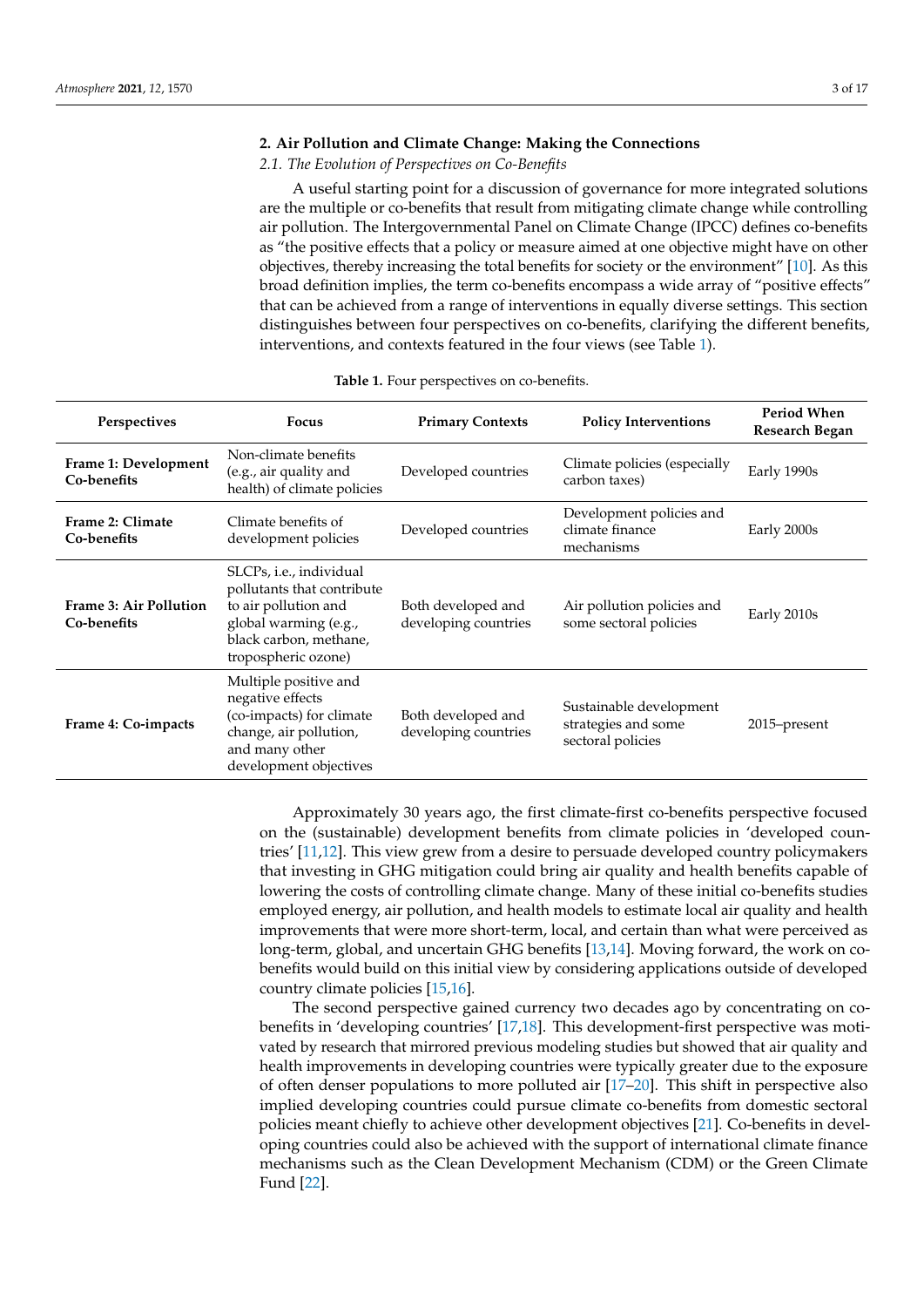A third air pollution perspective on co-benefits originated from a body of research that concentrated on SLCPs such as black carbon, methane, and tropospheric ozone. SLCPs are relatively short-lived in the atmosphere and are, or contribute to the formation of, air pollutants. These studies demonstrated that mitigating SLCPs could limit near-term warming (i.e., within the next decades) while simultaneously protecting health and delivering other benefits. In contrast to the two previously discussed viewpoints, this work highlighted the potential benefits from actions concentrating on small-scale sources of SLCPs (such as diesel engines, brick kilns, and rice paddies), which were frequently different from and therefore complementary to larger-scale energy-intensive sources that were the focus of other co-benefits perspectives [\[23\]](#page-14-15). Scientists stressed that strategies targeting co-benefits for the mitigation of both SLCPs and long-lived GHGs were needed to achieve ambitious climate targets [\[10\]](#page-14-3).

The most recent perspective highlights that policy measures usually have multiple positive and negative effects or co-impacts for climate change, air pollution, and many other development objectives [\[24–](#page-14-16)[28\]](#page-14-17). An example illustrating these multiple effects is the closure of coal-fired power plants. The shutdown of these plants could result in job losses, despite other environmental and societal gains from controlling pollution and climate change. Expanding the system boundaries of the analysis to include concerns such as jobs could allow for mapping the benefits flowing from the different interventions to the overarching goals such as improved well-being [\[15\]](#page-14-8). Packaging different policies in wider sustainable development strategies could maximize complementarities and minimize conflicts across the different development objectives, which would become clearer with a greater emphasis on co-impacts [\[29\]](#page-14-18).

#### *2.2. Surveying the Policy Landscape*

International, regional, national, and local policy frameworks can help promote the integration between climate and air pollution. Though studies note this promise, the global and regional policy frameworks potentially supporting that integration often struggle to realize it [\[30\]](#page-14-19). This shortfall is partially attributable to the evolution of institutions and political pressures that have limited the scope of these frameworks to single impacts and one of the above reviewed co-benefits perspectives (e. g. focus on either climate or air quality), while precluding recognition of complementarities with others (see Table [2\)](#page-3-0). This tendency has resulted in the policy landscape evolving into a patchwork of institutions and initiatives that dissolve some divisions between air pollution and climate change even as they create new divides in their place—for example, a limited understanding of how climate finance mechanisms could support the mitigation of SLCPs.

| Process/Initiative                                | Frame 1: Development<br>Co-Benefits | Frame 2: Climate<br>Co-Benefits | <b>Frame 3: Air Pollution</b><br>Co-Benefits | Frame 4: Co-Impacts |
|---------------------------------------------------|-------------------------------------|---------------------------------|----------------------------------------------|---------------------|
| <b>UNFCCC</b>                                     | $\chi$                              | XX                              | X                                            | X                   |
| <b>SDGs</b>                                       | $\chi$                              | $\chi$                          |                                              | XX                  |
| <b>CCAC</b>                                       | $\chi$                              | $\chi$                          | XX                                           |                     |
| <b>CLRTAP</b>                                     |                                     |                                 | XX                                           |                     |
| <b>Arctic Council</b>                             |                                     |                                 | XX                                           |                     |
| <b>ASEAN Haze</b><br>Agreement                    |                                     |                                 | X                                            |                     |
| <b>EANET</b>                                      |                                     |                                 | $\chi$                                       |                     |
| Latin America Air<br><b>Pollution Initiatives</b> |                                     |                                 | $\boldsymbol{\chi}$                          |                     |

<span id="page-3-0"></span>**Table 2.** Degree to which key processes support different views on co-benefits. 'XX' indicates that the indicated perspective is particularly strong in the given context and 'X' demonstrates only a moderate manifestation.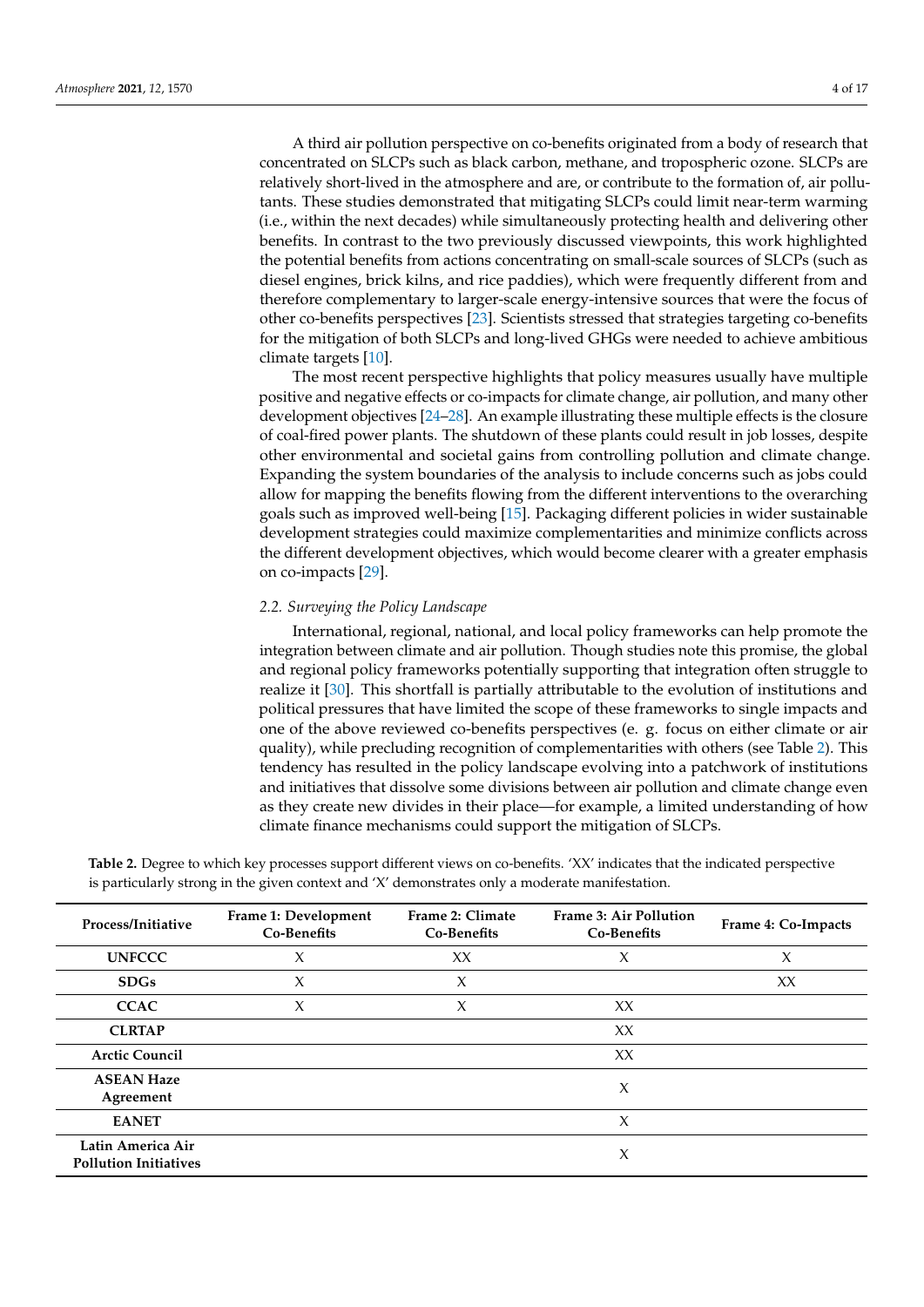#### 2.2.1. Global Agreements and Initiatives

The United Nations Framework Convention on Climate Change (UNFCCC) is the highest-profile international climate agreement promoting some degree of integration between climate change and air pollution. At the most general level, this connection is evident in repeated references in the UNFCCC and related decisions to mitigating climate in the context of sustainable development. This language was initially operationalized in the project-based finance mechanism under the Kyoto Protocol known as the Clean Development Mechanism (CDM). One of the CDM's two main objectives was to help developing countries achieve sustainable development objectives such as cleaner air and improved health. Many CDM projects made good on this promise—though there was not as much attention to systematically assessing air pollution and other impacts as GHG reductions [\[22\]](#page-14-14). The Green Climate Fund, a newer addition to UNFCCC climate finance architecture, also calls for proposals to highlight environmental co-benefits, including air quality improvements, in the wider programmes it helps finance. However, there is not a systematic analysis of these air quality or downstream health effects [\[31\]](#page-14-20).

Another area where there has been traction in the UNFCCC involves the air pollution or SLCP perspective. Among the six GHGs the UNFCCC covers, methane is also an SLCP and a precursor of the air pollutant tropospheric ozone. Although the Kyoto Protocol did not recognize methane's effect on air quality, the Paris Agreement offers broader framing that refers to "greenhouse gas emissions" (Article 4(1)) without specifying particular gases, and in principle allows for the inclusion of other pollutants such as black carbon [\[32\]](#page-14-21). Further, since 2018 the IPCC has held meetings on the integration of short-lived climate forcers (SLCFs) into the international climate regime that could have implications for reporting and national actions [\[33\]](#page-15-0). In addition, since countries submit their own mitigation pledges in the form of Nationally Determined Contributions (NDCs) to the UNFCCC as part of the Paris Agreement, these pledges can include air pollutants (such as black carbon) that warm the climate—though only three countries have addressed black carbon in the first round of NDCs submitted in 2016 [\[34\]](#page-15-1).

A further international framework that could support greater integration between climate change and air pollution is the 2030 Agenda on Sustainable Development and its 17 Sustainable Development Goals (SDGs). The global community agreed to the SDGs and its supporting 169 targets (beneath the 17 goals), which are intended to offer countries an integrated and indivisible framework for development over a 15-year period. The SDGs include one goal focusing exclusively on climate change (SDG 13) and health (SDG 3) as well as targets related to air pollution under the health, sustainable cities (SDG 11), and responsible consumption and production (SDG 12) goals. Co-benefits between climate change and air pollution have also been included in national SDG strategies and plans as well as Voluntary National Reviews (VNRs) that approximately 40 countries present each year during an annual meeting called the High Level Political Forum [\[35\]](#page-15-2). Similar to the NDCs, the VNRs are a country-driven effort to contribute to a global process but are distinct in that they cover a wider range of objectives than the NDCs.

In addition to these regulatory frameworks, initiatives with a more voluntary character can push the integration between air pollution and climate change. An example for such a global initiative is the Climate and Clean Air Coalition (CCAC). Formed in 2012, the CCAC has grown to more than 120 state and non-state partners committed to mitigating SLCPs. The United Nations Environment Programme (UNEP) serves as the CCAC secretariat and helps partners work with solution-specific hubs that allocate resources for SLCP projects in particular countries and regions [\[4\]](#page-13-3). With its focus on SLCPs, nearly all of the CCAC activities aim to advance an integrated approach to air pollution and climate change (chiefly consistent with framing co-benefits from an air pollution perspective); however, they also consider benefits in other areas, such as health, food security, or improved livelihood (co-impacts) [\[36\]](#page-15-3). As part of its activities, the CCAC has supported the development of a series of SLCP national action plans in more than 20 countries. Some of these plans and other CCAC activities have been linked to the process under the UNFCCC, such as the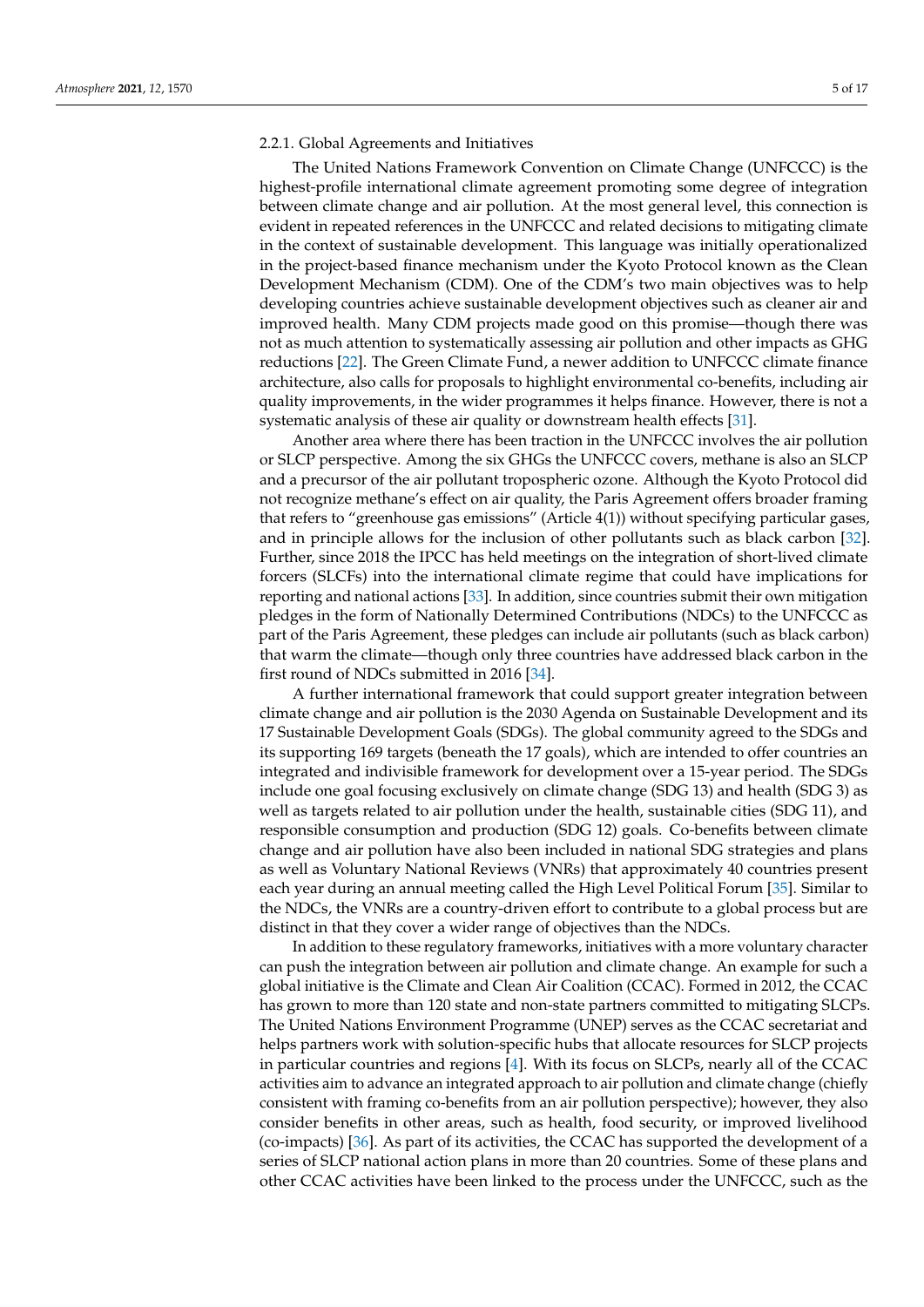introduction of SLCPs into the countries' NDCs. For instance, with support from the CCAC, Mexico has included black carbon in its NDC. At the same time, one of the main reasons the CCAC was formed was to tackle those pollutants that are not covered by the UNFCCC.

## 2.2.2. Regional Agreements and Initiatives

Although national and local governments are chiefly responsible for regulating air pollution, several regional instruments and frameworks have emerged to address its transboundary effects [\[37\]](#page-15-4). These regional air pollution agreements exemplify another set of frameworks for potentially promoting the integration of air pollution and climate change.

The longest running regional air pollution agreement with this potential is the Convention on Long-Range Transboundary Air Pollution (CLRTAP) and particularly the most recent of its eight protocols, the Gothenburg Protocol. Covering commitments from the European Union, Canada, and the United States, the original 1999 Gothenburg Protocol addressed tropospheric ozone pollution (*by including emission ceilings for tropospheric ozone precursors, namely, nitrogen oxides and volatile organic pollutants. Note that tropospheric ozone is a secondary air pollutant, meaning that it is not emitted directly; it is formed in the atmosphere* via *photochemical reactions of its precursors*), and its 2012 amendments include a science-based goal of reducing black carbon. Despite its relevance for both air quality (as a precursor to tropospheric ozone) and climate, the CLRTAP has stopped short of directly addressing methane emissions, opting for language in its long-term strategy specifying that the ongoing review of the Gothenburg Protocol "should consider" steps to reducing emissions of methane as an ozone precursor [\[38\]](#page-15-5).

In addition, the Arctic Council has increasingly focused on climate and especially SLCP-related problems. Arctic country members and associated constituencies such as indigenous peoples' associations, who are especially affected by the environmental changes in the region, have implemented work streams and expert groups on SLCPs, especially black carbon and methane, are listed among its priorities [\[39\]](#page-15-6).

There are also several regional agreements and initiatives in Asia with the potential to strengthen air pollution and climate integration. The ASEAN Agreement on Transboundary Haze, for instance, targets reductions in the burning of forests and biomass that could also help reduce emissions of black carbon—though the agreement does not reference climate change. The East Asia Acid Deposition Network (EANET) has focused on improving the monitoring of pollutants that contribute to acid rain and deposition in North and Southeast Asia, but might include  $PM_{2.5}$  in future reforms [\[40\]](#page-15-7). The Asia Pacific Clean Air Partnership (APCAP) hosts a science panel of leading experts on air pollution in Asia that provides advice to countries and convenes a joint forum to act as an umbrella for all of the key air pollution initiatives in the region (including EANET and the ASEAN Haze Agreement) [\[3\]](#page-13-2). The long-range transport of air pollutants in Northeast Asia (LTP) is a two-decade old initiative with a scientific emphasis on improving the monitoring and modeling of air pollution in Asia and the Pacific [\[41\]](#page-15-8). Last but not least, the Asian Subregional Programme for Environmental Cooperation (NEASPEC) is an intergovernmental cooperation framework addressing environmental challenges in Northeast Asia, including air pollution. Working chiefly in Mongolia and Russia, it has focused on coal fired power plants in the past. NEASPEC more recently created the North-East Asia Clean Air Partnership (NEACAP) to promote science-based, policy-oriented cooperation on air pollution [\[42\]](#page-15-9) Due in part to political sensitivities, there are few explicit references to climate change in the relevant documents, operational rules, and work programmes covered by the above agreements and initiatives. Nonetheless, there is potential for these agreements to facilitate increased integration between air pollution and climate change concerns as they help exchange knowledge and experiences between governments, and awareness of the potential for co-benefits continues to increase.

There have also been regional efforts to tackle the transboundary effects of air pollution in Latin America. In 2009, The Forum of Ministers of Environment of Latin America and the Caribbean established the Intergovernmental Network on Atmospheric Pollution,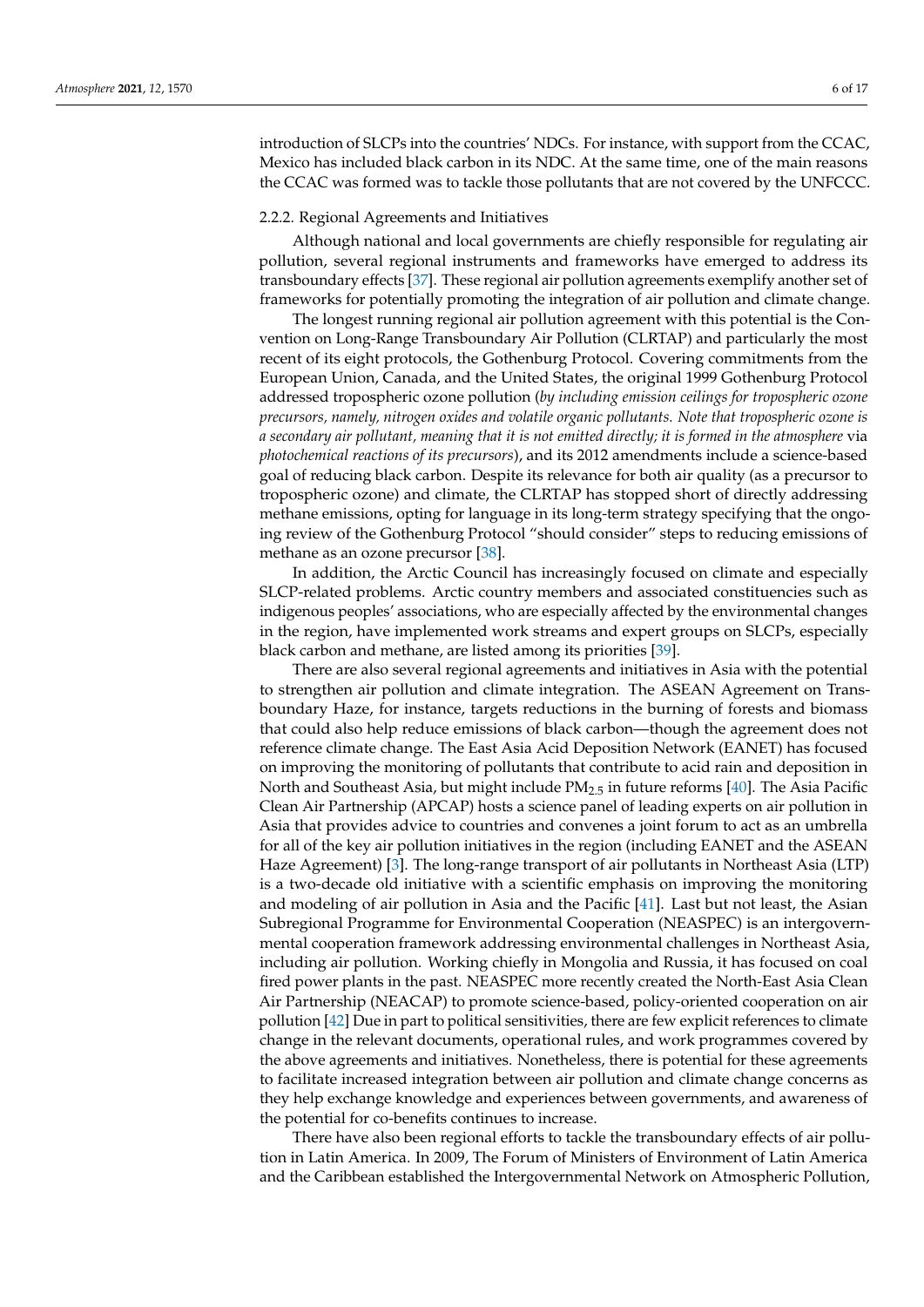mandated to facilitate cooperation and capacity building and coordinate regional and subregional initiatives to manage atmospheric pollution in the LAC region. Through this cooperation, the Forum of Ministers adopted a Regional Action Plan for Intergovernmental Cooperation on Air Pollution for Latin America and the Caribbean, established in 2014. The Action Plan is the first ever regional air pollution agreement covering the LAC region and includes explicit recognition of SLCPs in terms of both air quality and climate change policies and the regions' countries support each other voluntarily and share information to identify and assess sources of pollutants and their impacts on human health and the environment, including the climate system. Since its adoption, the Action Plan and Network have languished due to limited resources and competing regional priorities, but in February 2021, the Forum of Ministers called for the Network to be re-established and the Action Plan to be updated by the end of 2021 [\[43\]](#page-15-10).

Many countries and some cities have also incorporated a more integrated perspective in climate, air pollution, and sustainable development. Notable examples include China's pathway towards improving air quality, which in parallel achieves significant GHG reductions and further co-benefits [\[44](#page-15-11)[–47\]](#page-15-12); India's references to co-benefits in its national climate change strategies [\[48\]](#page-15-13); the recognition of links between air pollution and climate change in Mongolia's Voluntary National Review; and the publication of the SLCP action plans in countries ranging from Ghana to Mexico to the Philippines. In addition, significant action is taking place at the local level and cities such as Santa Rosa have considered incorporating co-benefits into their climate plans.

## **3. Strengthening the Science–Policy Interface**

The previous section showed that some global and regional agreements and initiatives have recognized and provided support for co-benefits from more integrated policies. On balance, however, the regional and international policy landscape is itself fragmented. The global and regional fragmentation has arguably limited integration between air pollution and climate change at the national and local levels. A related reason for this fragmentation—and for co-benefits not gaining traction within countries—is the weakness of national science–policy interfaces [\[26,](#page-14-22)[49–](#page-15-14)[51\]](#page-15-15). Researchers have attributed this weakness to divisions within both different scientific disciplines as well as policymaking processes and governance arrangements [\[26\]](#page-14-22). This section discusses the gaps between the atmospheric, climate, and social sciences and then turns to a similar disconnect in policymaking processes and governance arrangements. It closes by recommending reforms that can help bridge these divides.

#### *3.1. Divisions in Science*

One reason research may not translate into policy is the inherent complexity of the interrelated effects on air pollution and climate science. This requires researchers to acquire a more holistic perspective that extends beyond a particular disciplinary expertise. To illustrate, while pollutants such as black carbon contribute to near-term warming, black carbon is a component of fine particulate matter, which also contains other components, some of which have a cooling impact such as sulfates. Because warming and cooling pollutants are emitted from the same sources, strong air pollution control scenarios could lead to a net warming—but simultaneous stringent climate mitigation, including methane mitigation, could alleviate this warming [\[52\]](#page-15-16). Hence, crafting a policy that curbs warming requires an understanding of the net impacts from all co-emitted pollutants. A related illustration of this difficulty involves the growing understanding that particulate matter pollutants affect cloud formation which, in turn, influences warming [\[53\]](#page-15-17). This adds complexity when evaluating the aggregate effect of particulate matter on climate. Perhaps most centrally, the effects of more GHG- and SLCP-centered perspectives on co-benefits have not received as much attention as needed given complementarities for climate change, air quality, and other priorities—issues often operating at varying temporal and spatial scales.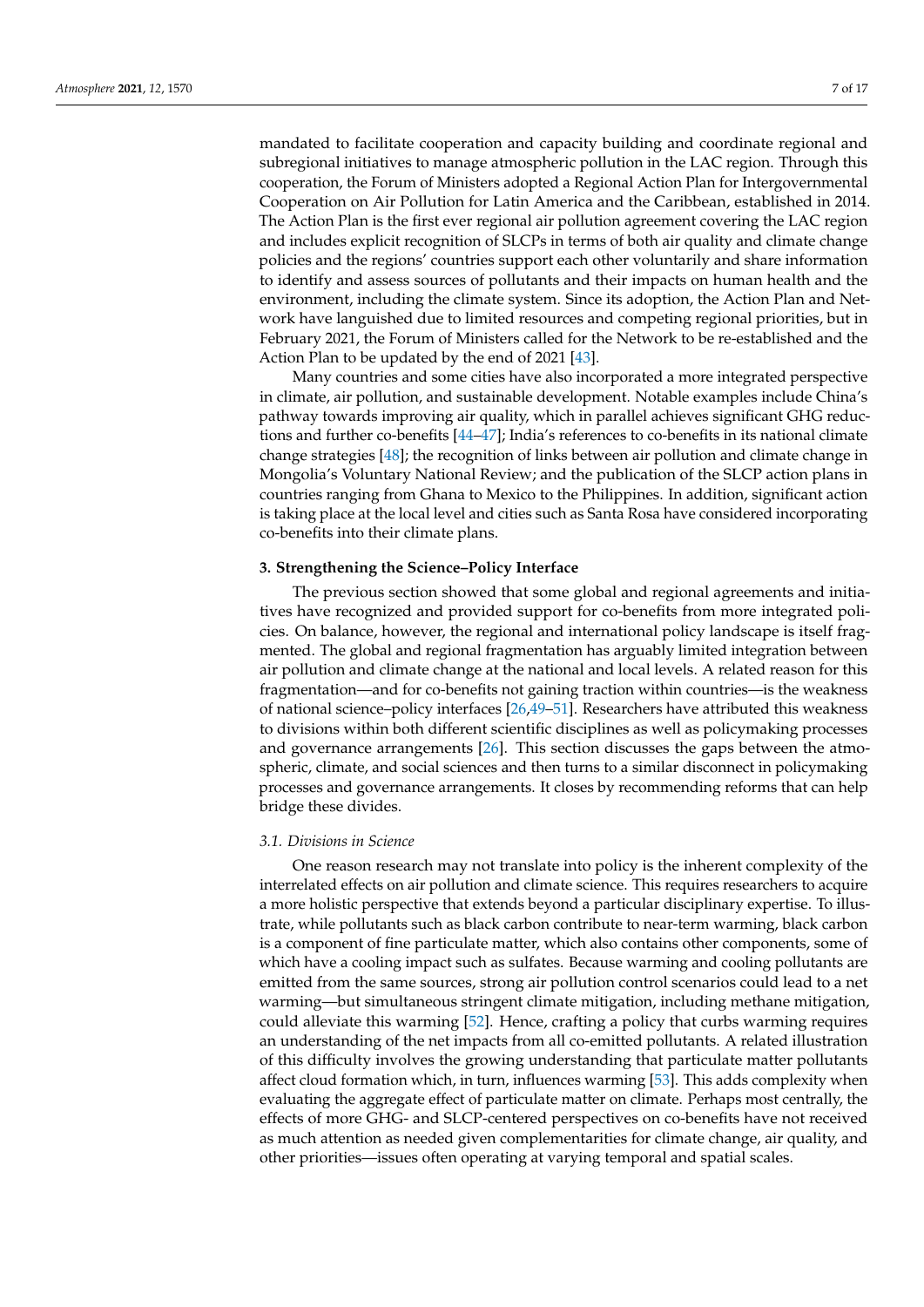Another set of divisions separates the climate and atmospheric scientific communities. Some climate scientists still take a "climate-first perspective" that downplays the importance of co-emitted air pollution, while the air pollution community can similarly constrain the scope of their inquiry. This is partially due to practical constraints: climate models and air pollution models are typically complex and computationally intensive. Adding even more complexity to these models requires expertise and increased computational resources, which may not be justified depending on the research goals. Nonetheless, an implication of these often inadvertent disciplinary blinders is that some models are better suited to climate change or air pollution, but not both. In a similar vein, many models leave out benefits or impacts outside of air pollution and climate change that may weigh more heavily in policy decisions, such as job creation and loss.

Last but not least, as implied in the Introduction, some researchers have noted the lack of engagement of policy-related disciplines in the work on integrated solutions to air pollution and climate change [\[26\]](#page-14-22). In highlighting this gap, they point out that this research draws upon a combination of natural sciences and energy modelling; however, it does not draw as extensively on insights and analytical tools from social scientists and humanities to determine how the results of that modeling enter into policies. Fortunately, some observers such as Mayrhofer and Gupta (2016) have provided reviews of the relevant literature and suggest that sociologists, geographers, anthropologists, lawyers, and political scientists could add valuable inputs in this regard [\[16\]](#page-14-9). The next subsection begins to draw on the insights from governance and policy research to better understand those possible contributions.

Perhaps the most important division sits at the intersection of science and governance and involves limited engagement of policymakers with scientists. Scientists may have limited channels to share recent research and data with policymakers. This disconnect is likely to be most problematic in an area where there is a frequent and consistent need to update policymakers on new findings. Research on the interactions between climate change and air pollution exemplifies such a dynamic area of inquiry.

#### *3.2. Divisions in Governance*

Divisions between air pollution and climate change are not limited to science and research, but also influence policy and governance. The most readily apparent divisions are horizontal in nature, i.e., the sometimes "siloed" separation between administrative departments responsible for air pollution and for climate change. This horizontal division has its roots in the historical evolution of air pollution and climate change as two (perceived) separate environmental problems. In the United States and Western Europe, air pollution gained attention as a negative side effect of industrialization during the 1950s due to highprofile episodes such as the London Smog of 1952 [\[54\]](#page-15-18) and the Donora, Pennsylvania Smog of 1948 [\[55\]](#page-15-19). In Japan, air pollution emerged as a concern during the late-1960s and early 1970s when Yokkaichi asthma was one of the big four environmental crises that triggered major shifts in national environmental policies and institutions [\[56](#page-15-20)[,57\]](#page-15-21). Anthropogenic climate change, on the other hand, first emerged as a concern in the late 1970s [\[58,](#page-15-22)[59\]](#page-15-23) and did not gain a foothold in policy until the establishment of the Intergovernmental Panel on Climate Change (IPCC) and UNFCCC more than a decade later.

For many countries, these different timelines have meant that departments responsible for air pollution were already established when climate change was introduced as a "separate" issue. Given this institutional evolution, the responsibility for climate change was typically assigned to its own unit within government ministries and agencies, while budgeting, reporting, monitoring protocols, and other standard operating procedures differed across administrative units. Even if different agencies, divisions, or enlightened individuals are willing to work past these differences, institutional divisions may further diminish human resource and financial capacities to do so.

A related possibility is that a power imbalance between different divisions—for example, if the climate division receives more funding than the air quality division or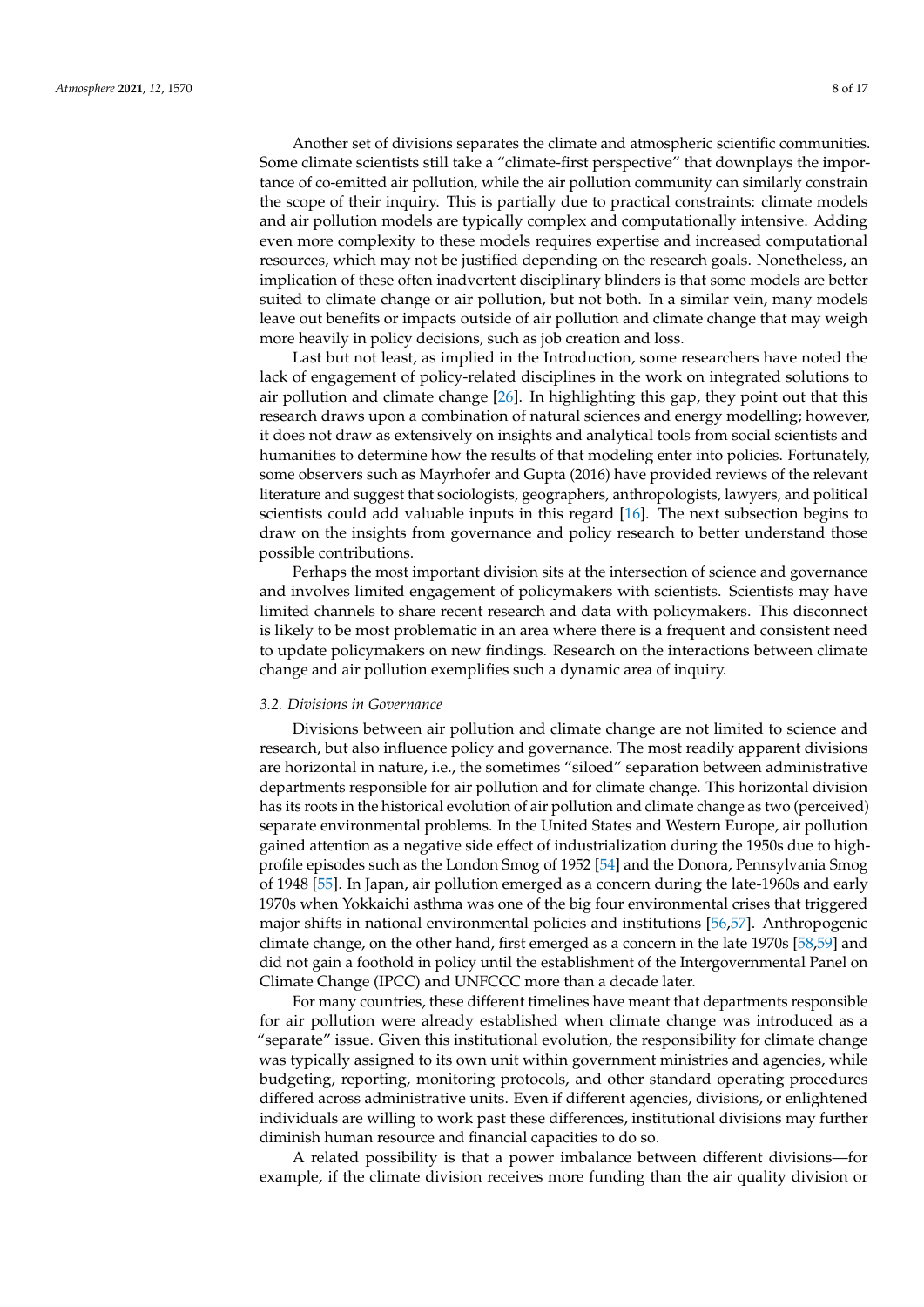vice versa—could reinforce myopias and sectionalism. This siloing can even create a competitive relationship wherein different divisions compete for financial resources or political support for their own particular set of issues. At worst, different agencies may turn inward to protect their own areas of work, setting off difficult-to-resolve interagency turf wars. Inter-institutional competition and coordination challenges are likely to be greatest in countries where capacities to tackle even one issue are already limited [\[60\]](#page-16-0).

Often the lack of horizontal integration is aggravated by a lack of vertical integration or the separation between decision making at the international, national, and subnational levels. Because air pollution and climate change operate on different geographic scales, air pollution has traditionally been addressed by national and local policies. This division of labor has proven effective in many contexts: a significant number of countries have achieved improvements in air quality since the 1970s. In contrast, climate change has been perceived chiefly as a global issue: the long-lived nature of  $CO<sub>2</sub>$  and other well-mixed GHGs means that local emissions result in global rather than local impacts. This is, of course, the reason that the UNFCCC, Kyoto Protocol, and Paris Agreement are the main institutional homes for climate policy: climate mitigation requires global collective action.

This spatial dichotomy—of air pollution as a local problem vs. climate change as a global problem—has nonetheless become increasingly blurred. This is partially due to scientific advancements, which have highlighted the important role of transboundary air pollution as well as the impacts that SLCPs can have on regional as well as global climate [\[61\]](#page-16-1). The fading of vertical divisions is also attributable to more cities and subnational governments capitalizing on their relatively greater flexibility to adopt innovative climate solutions [\[62\]](#page-16-2). Efforts from national governments to provide the financing and other enabling reforms for spreading and scaling local "good practice" climate solutions are another encouraging sign of multi-level integration [\[63\]](#page-16-3). However, working across multiple levels on climate and air pollution still tends to be the exception more than the norm. Perhaps even more so than horizontal cleavages, issues related to budgeting, reporting, and monitoring protocols and standard operating procedures can dissuade agencies at different levels from vertical cooperation on multiple issues at once.

In addition to the within-government challenges, a failure to meaningfully engage and include civil society, non-governmental organizations, and the private sector can limit integration across related policy areas. More inclusive institutions and decision-making processes, though often requiring more time and resources, could generate more support for integrated solutions. This is particularly true if that process uncovers a more diverse collection of benefits and creates a stronger sense of ownership among a broader group of stakeholders and constituents.

#### **4. What Would a One Atmosphere Approach Look Like?**

The review of global and regional agreements and initiatives as well as the discussion of divisions within and between science and policy suggest that advancing integrated solutions requires addressing several need areas. These include a greater effort to work across different international and regional climate and air pollution agreements. For instance, those focused on air pollution and SLCPs could engage more with those involved in the UNFCCC processes. They also entail researchers working across scientific disciplines. For example, climate scientists could be given more opportunities to interact with researchers that see co-benefits as fitting within a broader sustainability or co-impacts perspective.

While greater integration of international and regional processes and relevant science are needed, arguably the most important reforms involve governance arrangements and decision-making processes at the national level. This section describes the main building blocks of a One Atmosphere approach (see Figure [1\)](#page-9-0) to outline key national level reforms: (1) strategically timing and continually incorporating an integrated vision into decision-making processes; (2) gradually opening opportunities for multi-level and multistakeholder cooperation; and (3) supporting that vision and cooperation with standardized metrics and assessment methods.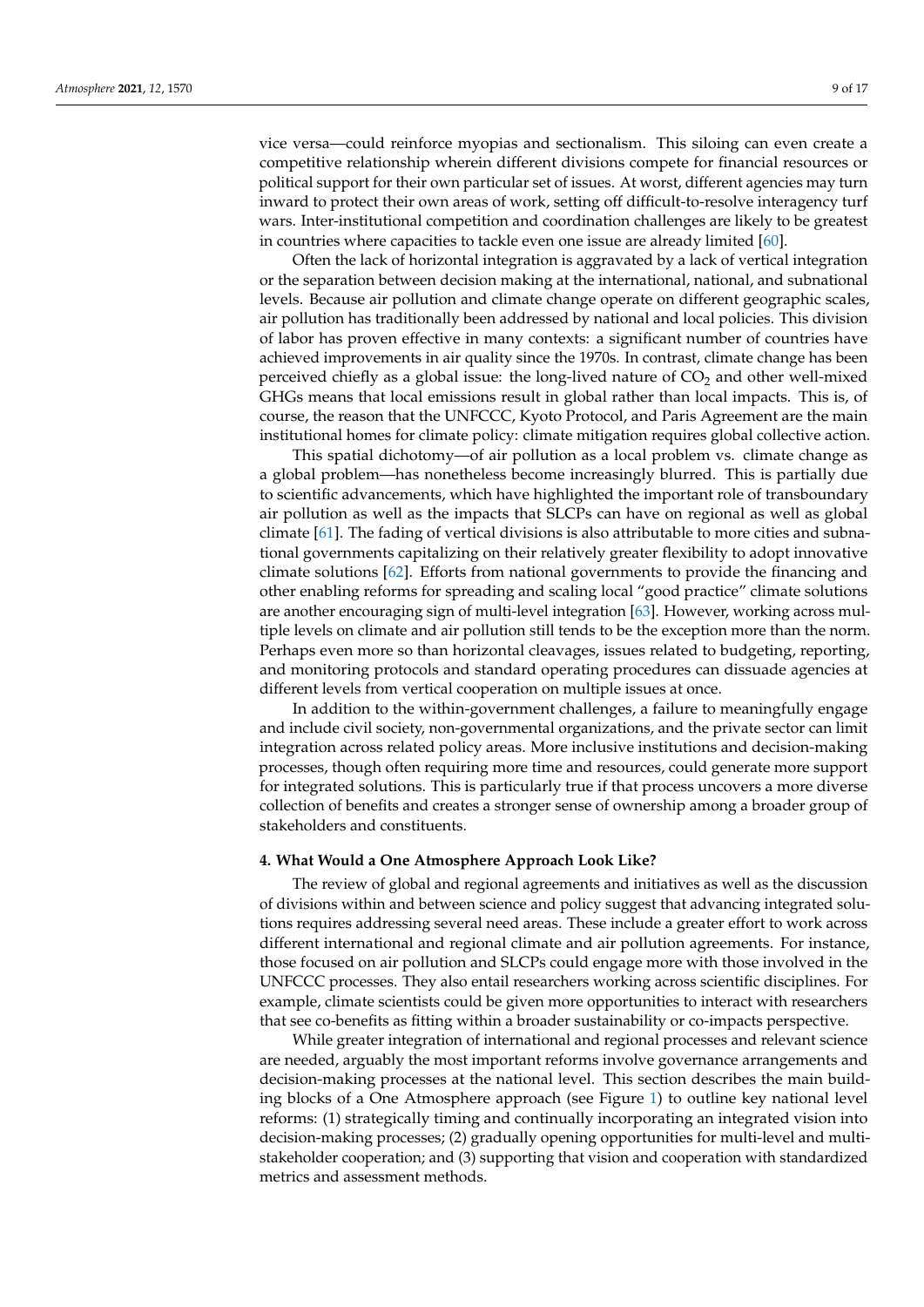<span id="page-9-0"></span>

**Figure 1.** Building blocks of a One Atmosphere approach. **Figure 1.** Building blocks of a One Atmosphere approach.

#### *4.1. Continually Incorporating and Strategically Timing the Introduction of Integrated Visions*

Arguably the first step in translating a more integrated understanding of climate aring a mature integration and parallel integration integrated understanding of climate  $\frac{1}{2}$  and  $\frac{1}{2}$  and  $\frac{1}{2}$  are  $\frac{1}{2}$  and  $\frac{1}{2}$  and  $\frac{1}{2}$  and  $\frac{1}{2}$  and  $\frac{1}{2}$  and  $\frac{1}{2}$  and  $\frac{1}{2}$ development priorities; they will also likely elicit greater support if they explicitly identify when poncies and measures deriver which to benefits. They should not, nowever, stop at identifying the featured policies and benefits. Instead, they should be placed in a broader, opportunity-oriented narrative that illustrates which policies bring which benefits to which stakenoiders [64]. The vision and narrative that clearly demonstrate both benefits and<br>beneficiaries of particular actions are likely to boost support for decisions needed to put that vision into motion. Instead, the placed in a should be placed in a should be placed in a should be placed in a should be placed in a should be placed in a should be placed in a should be placed in a should be placed i change and air pollution into policies are integrated visions. More integrated visions which policies and measures deliver which co-benefits. They should not, however, stop at stakeholders [\[64\]](#page-16-4). The vision and narrative that clearly demonstrate both benefits and

Another way to generate support for greater integration is to continually introduce<br>and undetable vision during whereat designs making anosesses. The support of Nigerials mate to which states and ng clearly deleters in mange precessed the enclose of riggering National Action Plan on SLCPs was partially attributable to efforts to build that vision into different stages of decision making [\[65\]](#page-16-5). More concretely, in Nigeria an integrated vision was presented in the minimum and gallering and scientific consultations, then was<br>highlighted as the data and science were employed to identify benefit-maximizing policy and measures, and was subsequently shared during the multi-agency coordination that set the stage for the formal adoption and implementation of the ivational Action Plan on<br>SLCPs [\[65,](#page-16-5)[66\]](#page-16-6). The consistent use of this shared vision can strengthen ownership of the outcomes of the process. and update the vision during relevant decision-making processes. The success of Nigeria's vision was presented in the initial data gathering and scientific consultations, then was set the stage for the formal adoption and implementation of the National Action Plan on

A related suggestion for building policymaker and political support involves the<br>inte a f the inter-duction of an internated suggestion. In many cases, a gazere wisig as an international event can open a window of opportunity for significant policy changes. For example, the Chinese governments made considerable efforts to strengthen air pollution policies in the read up to the 2000 beijing Orympics and their strengthened related polices<br>again in the wake of sharp increases in PM2.5 in 2012 and 2013. Crises, such as the recent COVID pandemic or exogenous shocks can bring the problem to the attention of the public timing of the introduction of an integrated vision. In many cases, a severe crisis or an policies in the lead up to the 2008 Beijing Olympics and then strengthened related policies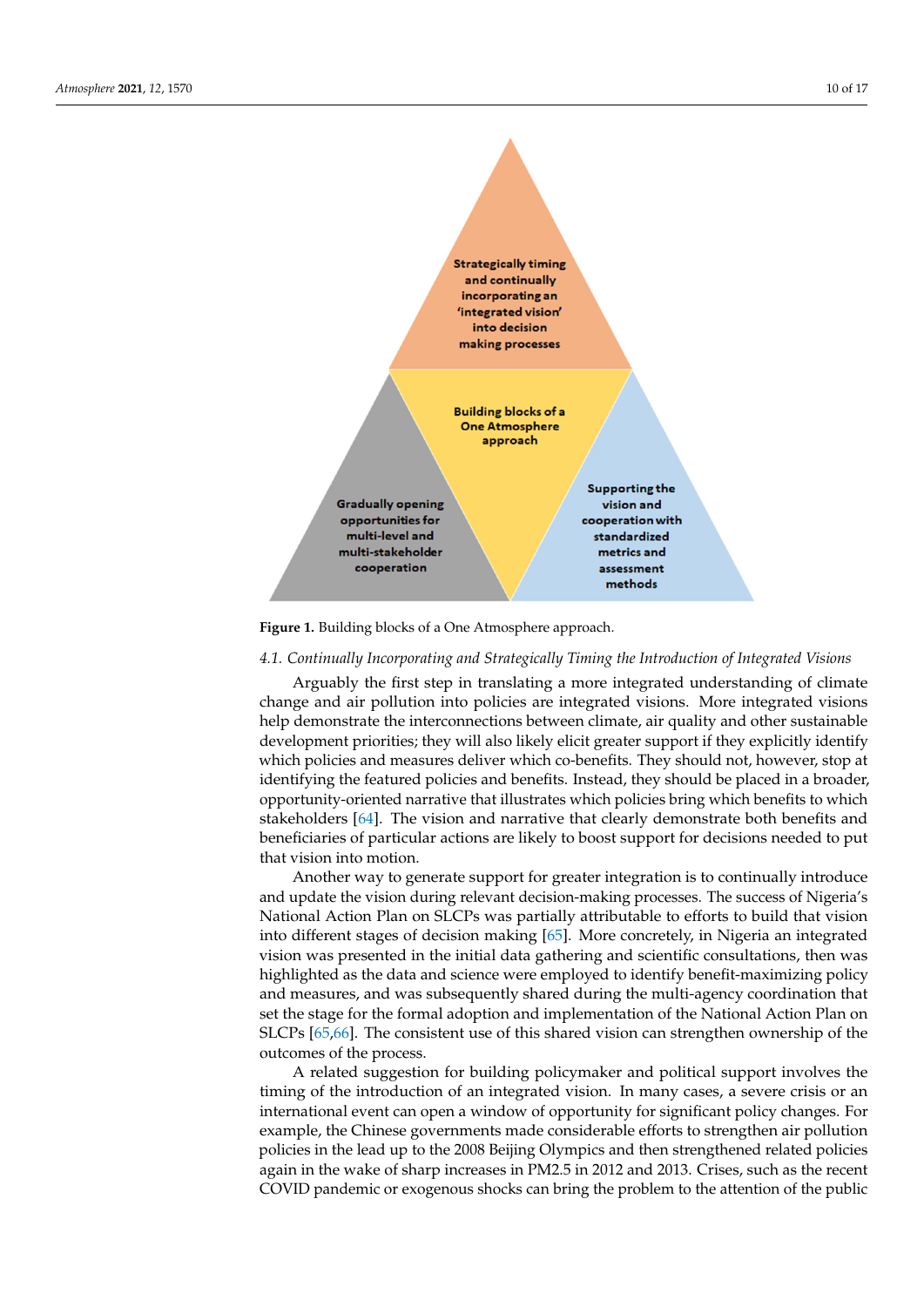and may limit the influence of powerful industries and interests that would have a financial stake in blocking substantial reforms. Facing such exceptional circumstances, policymakers might also be more receptive to new directions in policy, and adopt more integrated, coimpact centered measures that address both air pollution and climate change at the same time. These political considerations suggest that the timing of the introduction of a new vision may be as important as their substantive content.

#### *4.2. Reforming Governance to Encourage Interagency Collaboration and Multi-Stakeholder Cooperation*

An additional step forward involves enhancing the horizontal integration between climate and air pollution. Greater cooperation, coordination, and information exchange are foundational elements of a One Atmosphere approach. However, this does not necessarily mean that every government should immediately consolidate their current climate and air pollution divisions into a single supra unit. Such an abrupt shift could be impractical in contexts where the capacity to work on a single issue is already limited. It may also be undesirable to staff who perceive a sweeping overhaul to be threatening to their budgets or job security. Such modest shifts could include interagency task forces, staffing rotations that build multi-disciplinary expertise, joint capacity-building activities, standardized reporting protocols, and tagging public budgets for multiple goals.

A related approach to horizontal integration could focus on building trust and creating understanding by working together on a strategic policy or plan. Concentrating on a particular policy or plan could enable staff within relevant agencies/divisions to identify context-appropriate reforms that pave the way for greater integration in other sets of policies and plans. For instance, the decision for Ghana to install a special authority to coordinate SLCPs that functions as the focal point for cooperation among government institutions as well as other stakeholders grew from an effort to develop a National SLCP Action Plan [\[67\]](#page-16-7). The proposed policy or plan that is used to build this trust and cooperation is likely to vary across countries. In some contexts, working on an overarching SDG plan may help agencies tasked with climate change and air pollution portfolios identify mechanisms facilitating cooperation. In others, cooperation on a NDC may be a more workable entry point. In the above examples, such as Nigeria and Ghana, the opportunity to collaborate in one concrete area leads to support for some of the suggested modest institutional changes.

Yet another way to build support for a One Atmosphere approach is to enhance vertical integration. This can entail helping to align climate and air pollution policies at different levels of decision making, from the national to the local governance level. In practice, this may mean setting broader enabling policies at the national level that encourage cities and local governments to implement innovative co-benefit solutions. For example, national governments may create incentives for cities to improve their inspection and maintenance programs for heavily polluting vehicles. Fiscal transfers that help local governments pilot and then spread successful examples of local innovation can inspire other governments to follow suit.

Working across and between levels of government may not be the only important step; the inclusion of diverse stakeholders should complement that step. Many of the integrated solutions will impact jobs, energy costs, and livelihoods. Actively engaging with affected communities, communicating benefits but also soliciting concerns about uneven distributional impacts, can help account for these effects. Mechanisms that bring in civil society and affected publics can enrich policymaking and bolster implementation while also anticipating and managing trade-offs [\[65\]](#page-16-5). This can be achieved through multiple channels, ranging from community meetings to public comment (and response) periods to e-governance initiatives (such as government websites that encourage citizen input and interactive exchanges). For example, in Nigeria, the development of the National Action Plan to reduce SLCPs was set in an extensive multi-sectoral consultive process. Key stakeholders were included in a mix of informal and formal meetings, e.g., peer-review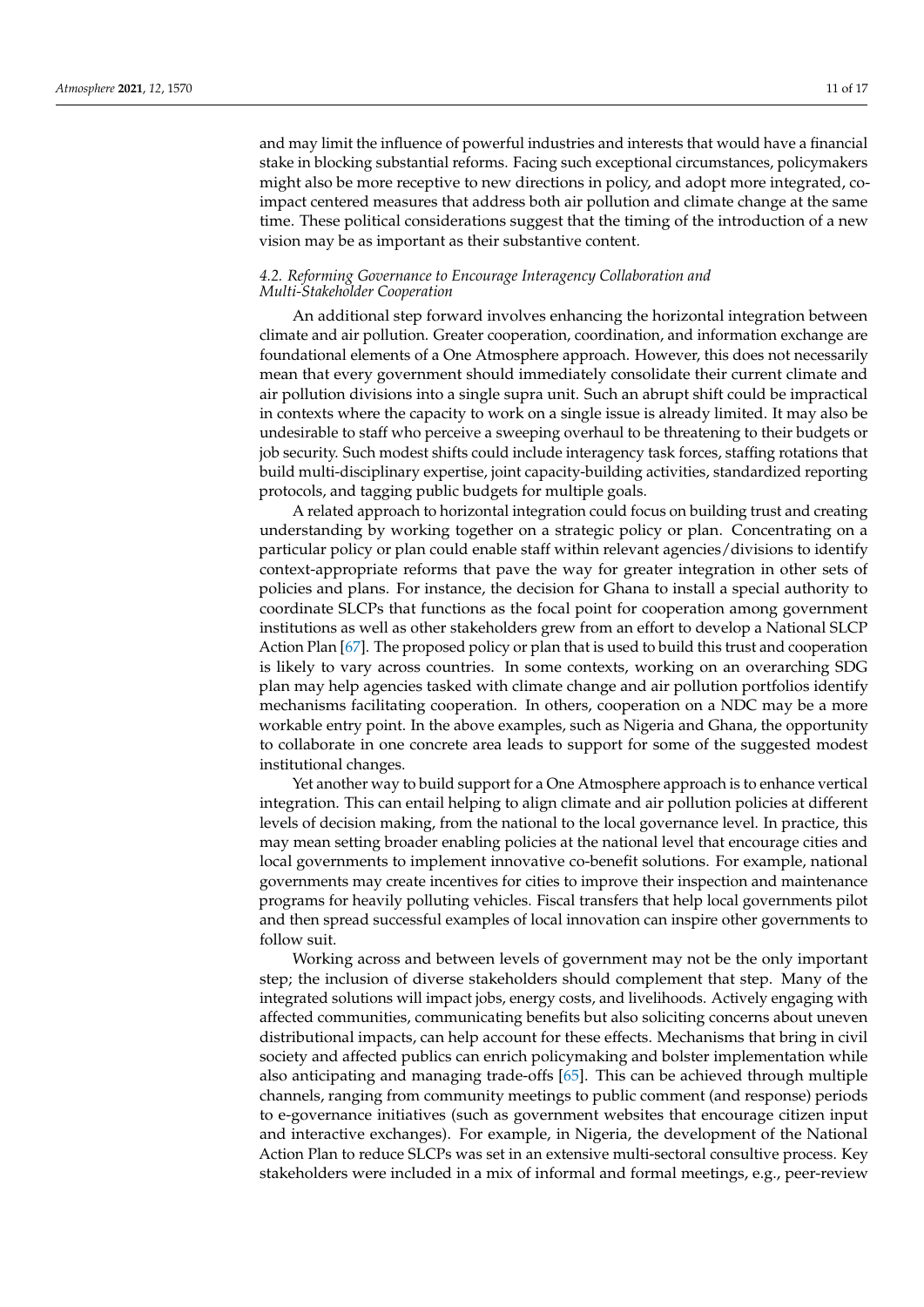workshops and advisory groups, in order to strengthen acceptance and gather broad support for the SLCP mitigation measures proposed in the plan [\[65\]](#page-16-5).

Of all of the areas, engagement of the scientific community is arguably the most critical. Consistent integration of science and other experts can build the mutual understanding and trust essential for more integrated approaches to policymaking. Some studies make this point by underlining that policymakers need to be continually engaged in the modelling and assessment process [\[26\]](#page-14-22). Others note that institutional and structural changes, including formal scientific advisory meetings and a regular set of less formal consultations, are crucial additions to the policymaking landscape. As with many of the reforms, efforts to integrate science into decision-making processes can help strengthen institutional cooperation and vice versa. In all of the above cases, there is a risk that the suggested reforms can prolong decisions. Thus, the possible advantages of the suggested reforms need to be weighed carefully against the increased transaction costs of arriving at a consensus.

#### *4.3. Supporting Integrated Visions and Institutional Cooperation with Standardized Metrics and Assessment Methods*

Common metrics, methodologies, and improved modeling approaches are an important enabler of a One Atmosphere approach, as they allow communities to develop a common understanding of problems and create the conditions for policy coherence. This will require increased collaboration among climate and atmospheric scientists as well as effective communication at the science–policy interface to ensure the common approaches deliver policy-relevant information. Standardized sets of data support assessment of the impacts and benefits of different policy options. This can avoid and mitigate tradeoffs between climate, air quality, and other development policy goals, while achieving co-benefits. For example, national emissions inventories that include not only greenhouse gases but all climate-forcing and air pollutants (e.g., black carbon and ozone precursors) unlock the ability of policymakers and planners to assess co-emitted air pollutants and related public health and development impacts. Recognizing the importance of integrated national inventories, in 2019 the IPCC agreed to develop a methodology report for including short-lived climate-forcers in national inventories [\[68\]](#page-16-8).

In 2019, Ghana published its 4th National Inventory Report to the UNFCCC and included emissions of ozone precursor gases, SLCPs, and air pollutants. Although only required to report emissions of greenhouse gases, Ghana noted that the additional substances are crucial because they "enhance the utility and relevance of the results beyond climate change to the impacts of SLCPs and air pollution on human lives, agriculture productivity, ecosystems, and sustainable development" [\[69\]](#page-16-9). However, common data, while a necessary prerequisite for integrated management, are not a guarantee that such approaches are implemented. Implementation prospects increase, when policymakers have ownership of the data and understand the models and tools that can use the data to shape policy. One good example of this is the LEAP Integrated Benefits Calculator (IBC) tool, which is used for national action planning on SLCPs and can strengthen connections between data and policymaking. It calculates the benefits that can result from the implementation of SLCP mitigation strategies on a country level [\[70\]](#page-16-10). These benefits include health benefits, ozone impact on crops, and global temperature change [\[70\]](#page-16-10).

Further, models and scenarios should continue to be improved to better support a One Atmosphere approach and the needs of policymaking. Concretely, this could include the consideration of qualitative impacts and data into the assessments, a more general reduction of complexity and the development of simplified models, the integration of insights from practical case studies and experiences [\[26\]](#page-14-22), as well as local scale co-benefits analyses that can inform specific policy circumstances [\[71\]](#page-16-11). This would support policymakers in taking up information released by science and strengthen knowledge that can directly complement policymaking.

Also, separate administration of climate and air quality topics can require more coordination, communication, and information efforts. The decarbonization of the economy will generally reduce emissions of both  $CO<sub>2</sub>$  and air pollutants. However, if emissions data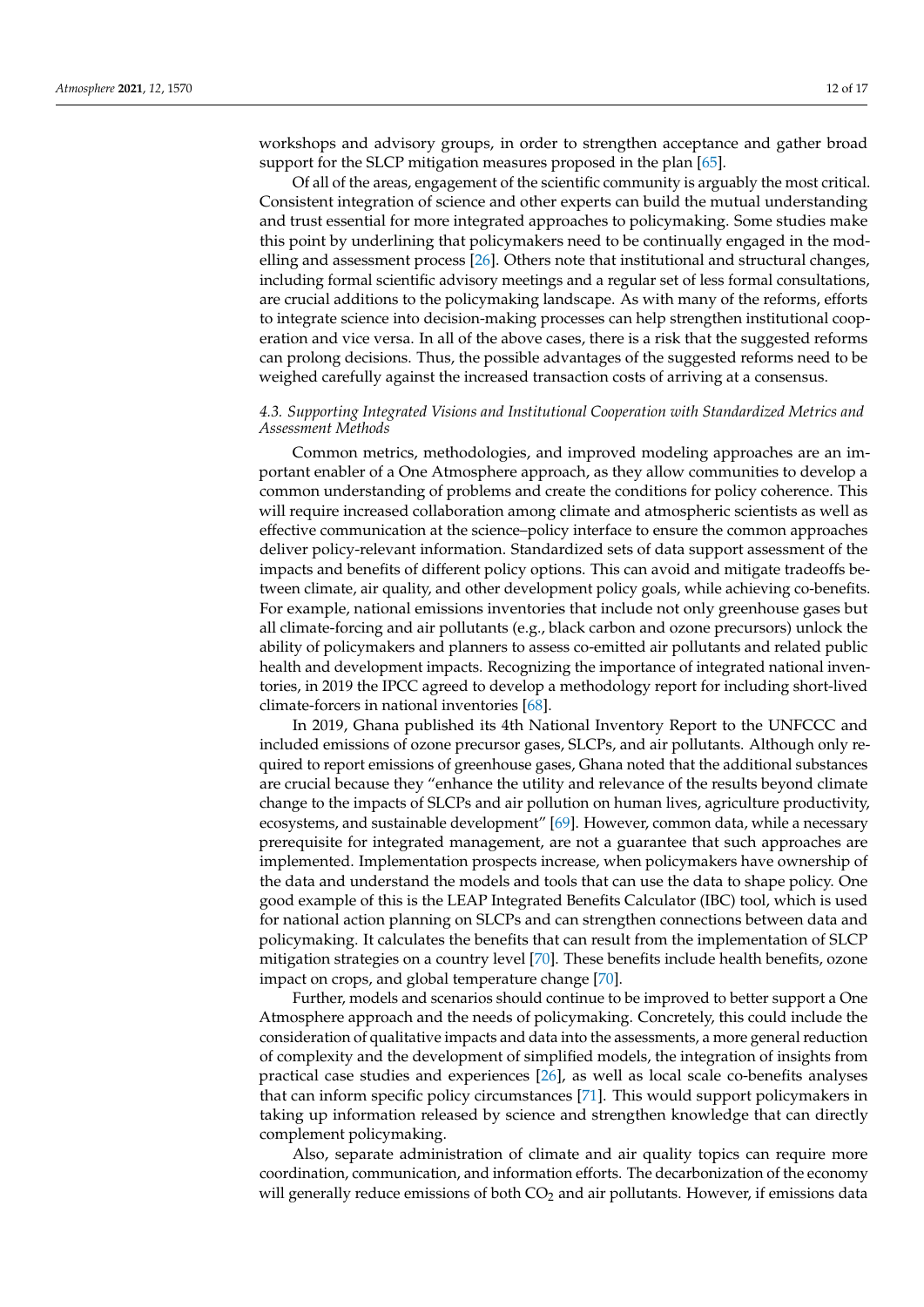are collected by two different government divisions, they may be inconsistent. Emissions data management needs to be coordinated and possibly harmonized. Insufficient flow of information from one division to the other may lead again to conflicting policies, and a different accounting of emissions reductions.

While common and integrated metrics, methodologies, and improved modeling approaches will not guarantee a One Atmosphere approach is achieved, the lack of integration can serve as a powerful barrier or disincentive to multiple-benefit policymaking. For example, the decision by European governments in the 1990s to introduce tax incentives to encourage drivers to shift from petrol to diesel vehicles has produced such negative implications. The financial incentives were put in place because of potential long-term climate benefits of lower  $CO<sub>2</sub>$  emissions per liter from diesel, but without accounting for the near-term air quality and public health impacts, and despite the existing knowledge that diesel vehicles produced more NOx and particulate emissions than petrol.

#### **5. Reflections and Way Forward**

Climate change and air pollution are two of the most critical sustainability challenges facing society today. They are closely related: the major sources of  $CO<sub>2</sub>$  emissions are the most significant sources of air pollution. Integrated approaches on policymaking for climate and air quality can not only yield manifold co-benefits ranging from health to energy and food security, but they also can enable policy decisions that are more cost effective and coherent and that increase efficiency. Integrated approaches can prevent poor decision making based on incomplete information and help build confidence and support for mitigation actions and justify the allocation of resources.

Integrative policymaking is gaining traction as policymakers in many regions of the world are becoming more aware of a co-benefits-based perspective. Most notable are international initiatives such as the Climate and Clean Air Coalition, which has a focus on multiple benefits; however, international, regional, and national frameworks also represent opportunities to include all climate, air quality, and development impacts (and benefits).

Yet, when compared to the amount and variety of co-benefits science promises, and whose harvesting available scientific methods and technologies would allow, policymaking is still lacking. The co-benefits approach has not been applied in governance practices sufficiently. While part of the problem can be found in the science–policy–civil society interface, such as in communication and information deficits, other challenges lie in the lack of interdisciplinary approaches and of research rooted in the social sciences that analyzes governance circumstances or behavioral conditions specifically. Additionally, a glimpse into political practices shows that many governance routines are not conducive to integrative and co-benefits-oriented policymaking. These governance related aspects require more research and would benefit from case studies that show examples of how integration and multiple benefits can be realized.

Further, this paper proposes a One Atmosphere approach with a few practical recommendations. First, an integrative vision that takes into account multiple co-impacts and is placed in a broader, opportunity-oriented narrative can not only build the basis for a more sustainable policy, but it can also gain stronger support from stakeholders. Crises or international events such as the recent COVID pandemic may represent a window of opportunity for introducing integrated co-benefits-based perspectives.

Second, governance reforms, including greater cooperation, coordination, and information exchange, are a first step towards integrative policymaking. They do not necessarily have to imply the consolidation of climate and air pollution governmental agencies, but modest changes can be essential. For example, stronger vertical integration at different levels of decision making can reveal synergies if national policies also enable cities and local governments to implement innovative co-benefit-based solutions. Also, continuous stakeholder consultation is essential to guarantee the information flow among all constituents and gain support for the integrated policy approaches.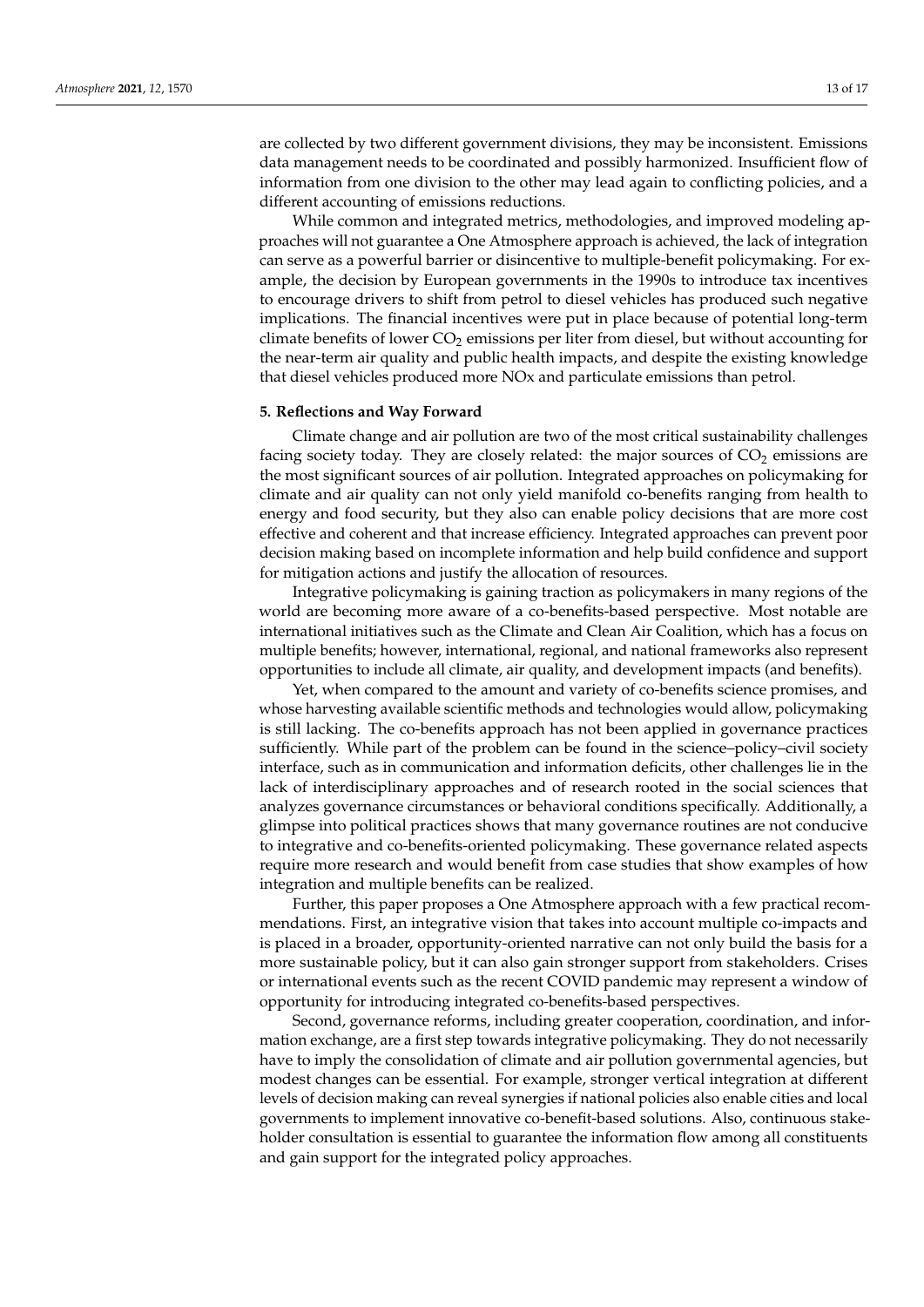Third, common metrics, methodologies, improved modeling approaches, and standardized sets of data not only guarantee the effective assessment of the impacts and benefits of different policy options, but they also help to mitigate tradeoffs between climate, air quality, and sustainable development requirements. Models could be simplified and tailored according to the needs of policymaking, for example, through including qualitative data into the assessments, gained from insights from practical case studies and experiences.

However, practical experience with integrative policymaking has shown that national and local circumstances vary significantly with respect to their political structures, economic capacities, or development priorities and therefore there is no "one-size-fits-all" One Atmosphere approach. A One Atmosphere approach will need to be adopted according to each jurisdiction's needs. For such individual solutions, stakeholder involvement, policy entrepreneurs who push for integration, and international institutions that can provide technical and monetary assistance and guidance are crucial.

That being said, a cautious note can be made about the term "integration". Integration has recently become somewhat of a "buzzword" in politics and policy. More integration, both horizontal, across policy fields, and vertical, across government levels, also means increased complexity. For governance, this is also tied to a risk of overburdening policies and policymakers. In a similar manner, international and regional frameworks, such as the UNFCCC or CLRTAP have their limits, as they will not be able to include solutions to all possible co-impacts and development needs, also in order to avoid too many overlaps with existing regulations.

**Author Contributions:** All authors have contributed to the conceptualization, supervision, methodology, formal analysis, and writing (draft preparation, review, and editing) of this article. All authors have read and agreed to the published version of the manuscript.

**Funding:** This research received no external funding.

**Institutional Review Board Statement:** Not applicable.

**Informed Consent Statement:** Not applicable.

**Data Availability Statement:** All data used for this article are publicly available online.

**Acknowledgments:** We would like to acknowledge Mark Lawrence and Clara Mewes, who provided valuable insights and comments to our research. This work was also hosted by the Institute for Advanced Sustainability Studies e.V., with financial support provided by the Federal Ministry of Education and Research of Germany (BMBF) and the Ministry for Science, Research and Culture of the State of Brandenburg (MWFK). Further, Eric Zusman would like to express his support to the Ministry of Environment, Japan for commissioning research on short-lived climate pollutants as well as the S-20 project that informed this chapter. The views expressed herein are nonetheless his alone.

**Conflicts of Interest:** The authors declare no conflict of interest.

## **References**

- <span id="page-13-0"></span>1. Le Quéré, C.; Jackson, R.B.; Jones, M.W.; Smith, A.J.; Abernethy, S.; Andrew, R.M.; De-Gol, A.J.; Willis, D.R.; Shan, Y.; Canadell, J.G. Temporary reduction in daily global CO<sup>2</sup> emissions during the COVID-19 forced confinement. *Nat. Clim. Chang.* **2020**, *10*, 647–653. [\[CrossRef\]](http://doi.org/10.1038/s41558-020-0797-x)
- <span id="page-13-1"></span>2. Venter, Z.S.; Aunan, K.; Chowdhury, S.; Lelieveld, J. COVID-19 lockdowns cause global air pollution declines. *Proc. Natl. Acad. Sci. USA* **2020**, *117*, 18984–18990. [\[CrossRef\]](http://doi.org/10.1073/pnas.2006853117) [\[PubMed\]](http://www.ncbi.nlm.nih.gov/pubmed/32723816)
- <span id="page-13-2"></span>3. Zusman, E.; Chae, Y.; Kim, H.; Farzaneh, H. An Introduction to Co-benefits: Core Concepts and Applications. In *Aligning Climate Change and Sustainable Development Policies in Asia*; Springer: Singapore, 2021; pp. 1–15. [\[CrossRef\]](http://doi.org/10.1007/978-981-16-0135-4_1)
- <span id="page-13-3"></span>4. Unger, C.; Mar, K.A.; Gürtler, K. A club's contribution to global climate governance: The case of the Climate and Clean Air Coalition. *Palgrave Commun.* **2020**, *6*, 1–10. [\[CrossRef\]](http://doi.org/10.1057/s41599-020-0474-8)
- <span id="page-13-4"></span>5. United Nations Economic and Social Council. 1999 Protocol to Abate Acidification, Eutrophication and Ground-level Ozone to the Convention on Long-range Transboundary Air Pollution, as Amended on 4 May 2012. Available online: [https://unece.org/](https://unece.org/DAM/env/documents/2013/air/eb/ECE.EB.AIR.114_ENG.pdf) [DAM/env/documents/2013/air/eb/ECE.EB.AIR.114\\_ENG.pdf](https://unece.org/DAM/env/documents/2013/air/eb/ECE.EB.AIR.114_ENG.pdf) (accessed on 20 July 2021).
- <span id="page-13-5"></span>6. Lode, B.; Toussaint, P. Clean Air for All by 2030? In *IASS Policy Brief*; Insitute for Advanced Sustainability Studies (IASS): Potsdam, Germany, 2016.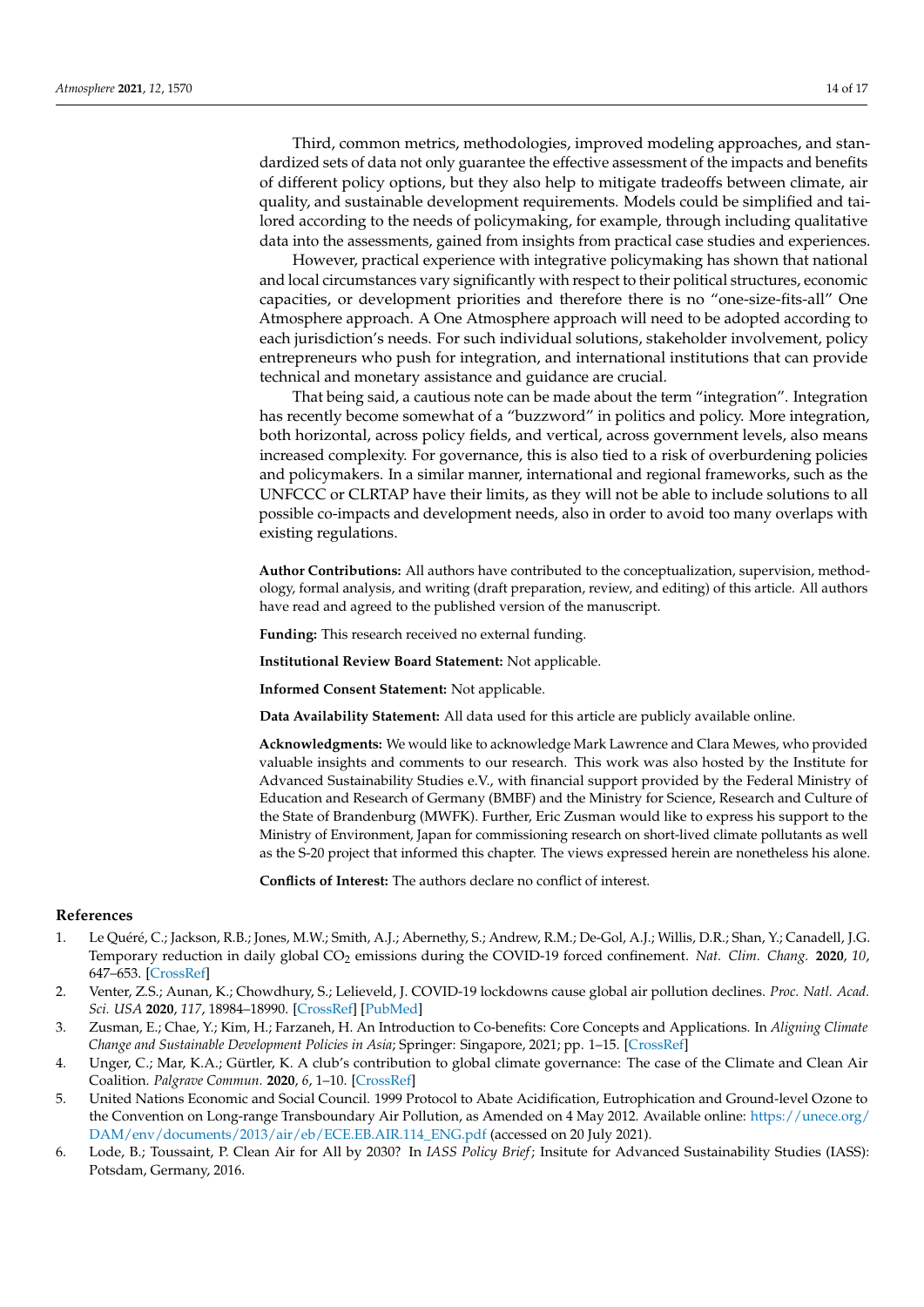- <span id="page-14-0"></span>7. West, J.J.; Smith, S.J.; Silva, R.A.; Naik, V.; Zhang, Y.; Adelman, Z.; Fry, M.M.; Anenberg, S.; Horowitz, L.W.; Lamarque, J.-F. Co-benefits of mitigating global greenhouse gas emissions for future air quality and human health. *Nat. Clim. Chang.* **2013**, *3*, 885–889. [\[CrossRef\]](http://doi.org/10.1038/nclimate2009)
- <span id="page-14-1"></span>8. Vandyck, T.; Keramidas, K.; Tchung-Ming, S.; Weitzel, M.; Van Dingenen, R. Quantifying air quality co-benefits of climate policy across sectors and regions. *Clim. Chang.* **2020**, *163*, 1501–1517. [\[CrossRef\]](http://doi.org/10.1007/s10584-020-02685-7)
- <span id="page-14-2"></span>9. Zusman, E.; Miyatsuka, A.; Evarts, D.; Oanh, N.K.; Klimont, Z.; Amann, M.; Suzuki, K.; Mohammad, A.; Akimoto, H.; Romero, J. Co-benefits: Taking a multidisciplinary approach. *Carbon Manag.* **2013**, *4*, 135–137. [\[CrossRef\]](http://doi.org/10.4155/cmt.13.12)
- <span id="page-14-3"></span>10. Intergovernmental Panel on Climate Change (IPCC). Global Warming of 1.5 C. An IPCC Special Report on the Impacts of Global Warming of 1.5 C above Pre-Industrial Levels and Related Global Greenhouse Gas Emission Pathways, in the Context of Strengthening the Global Response to the Threat of Climate Change, Sustainable Development, and Efforts to Eradicate Poverty. 14 July 2021. Available online: <https://www.ipcc.ch/sr15/download/#full> (accessed on 20 July 2021).
- <span id="page-14-4"></span>11. Morgenstern, R.D. Towards a comprehensive approach to global climate change mitigation. *Am. Econ. Rev.* **1991**, *81*, 140–145.
- <span id="page-14-5"></span>12. Zusman, E.; Miyatsuka, A. What Are Co-benefits? Available online: [https://www.iges.or.jp/en/publication\\_documents/pub/](https://www.iges.or.jp/en/publication_documents/pub/nonpeer/en/2393/acp_factsheet_1_what_co-benefits.pdf) [nonpeer/en/2393/acp\\_factsheet\\_1\\_what\\_co-benefits.pdf](https://www.iges.or.jp/en/publication_documents/pub/nonpeer/en/2393/acp_factsheet_1_what_co-benefits.pdf) (accessed on 20 July 2021).
- <span id="page-14-6"></span>13. Krupnick, A.; Burtraw, D.; Markandya, A. The Ancillary Benefits and Costs of Climate Change Mitigation: A Conceptual Framework. Ancillary Benefits and Costs of Greenhouse Gas Mitigation 2000. 5 October 2021. Available online: [https:](https://www.oecd.org/environment/cc/2049184.pdf) [//www.oecd.org/environment/cc/2049184.pdf](https://www.oecd.org/environment/cc/2049184.pdf) (accessed on 20 July 2021).
- <span id="page-14-7"></span>14. Pearce, D.W. Policy Frameworks for the Ancillary Benefits of Climate Change Policies 2000. 5 October 2021. Available online: <https://www.oecd.org/environment/cc/2055448.pdf> (accessed on 20 July 2021).
- <span id="page-14-8"></span>15. Karlsson, M.; Alfredsson, E.; Westling, N. Climate policy co-benefits: A review. *Clim. Policy* **2020**, *20*, 292–316. [\[CrossRef\]](http://doi.org/10.1080/14693062.2020.1724070)
- <span id="page-14-9"></span>16. Mayrhofer, J.P.; Gupta, J. The science and politics of co-benefits in climate policy. *Environ. Sci. Policy* **2016**, *57*, 22–30. [\[CrossRef\]](http://doi.org/10.1016/j.envsci.2015.11.005)
- <span id="page-14-10"></span>17. Aunan, K.; Fang, J.; Hu, T.; Seip, H.M.; Vennemo, H. Climate Change and Air Quality—Measures with Co-Benefits in China. Available online: <https://pubs.acs.org/doi/pdf/10.1021/es062994k> (accessed on 20 July 2021).
- <span id="page-14-11"></span>18. Aunan, K.; Fang, J.; Vennemo, H.; Oye, K.; Seip, H.M. Co-benefits of climate policy—lessons learned from a study in Shanxi, China. *Energy Policy* **2004**, *32*, 567–581. [\[CrossRef\]](http://doi.org/10.1016/S0301-4215(03)00156-3)
- 19. Environmental Protection Training and Research Institute (EPTRI). Integrated Environmental Strategies Study for the City of Hyderabad, India. Available online: [http://docplayer.net/138884533-Integrated-environmental-strategies-ies-study-for-city](http://docplayer.net/138884533-Integrated-environmental-strategies-ies-study-for-city-of-hyderabad-india.html)[of-hyderabad-india.html](http://docplayer.net/138884533-Integrated-environmental-strategies-ies-study-for-city-of-hyderabad-india.html) (accessed on 20 July 2021).
- <span id="page-14-12"></span>20. O'Connor, D. Estimating Ancillary Benefits of Climate Policy Using Economy-wide Models: Theory and Application in Developing Countries. In Proceedings of the EEPSEA Biennial Researchers' Workshop, Hanoi, Vietnam, 21–22 November 2001; Available online: <https://ideas.repec.org/p/eep/tpaper/sp200111t2.html> (accessed on 20 July 2021).
- <span id="page-14-13"></span>21. Dubash, N.K.; Raghunandan, D.; Sant, G.; Sreenivas, A. Indian climate change policy: Exploring a co-benefits based approach. *Econ. Political Wkly.* **2013**, *48*, 47–61.
- <span id="page-14-14"></span>22. Zusman, E. Recognising and Rewarding Co-Benefits in the Post-2012 Climate Regime: Implications for Developing Asia. The Climate Regime Beyond 2012: Reconciling Asian Priorities and Global Interest. Available online: [https://www.iges.or.jp/en/](https://www.iges.or.jp/en/publication_documents/pub/policyreport/en/698/split06_chapter5.pdf) [publication\\_documents/pub/policyreport/en/698/split06\\_chapter5.pdf](https://www.iges.or.jp/en/publication_documents/pub/policyreport/en/698/split06_chapter5.pdf) (accessed on 20 July 2021).
- <span id="page-14-15"></span>23. Shindell, D.; Borgford-Parnell, N.; Brauer, M.; Haines, A.; Kuylenstierna, J.; Leonard, S.; Ramanathan, V.; Ravishankara, A.; Amann, M.; Srivastava, L. A climate policy pathway for near-and long-term benefits. *Science* **2017**, *356*, 493–494. [\[CrossRef\]](http://doi.org/10.1126/science.aak9521)
- <span id="page-14-16"></span>24. Deng, H.-M.; Liang, Q.-M.; Liu, L.-J.; Anadon, L.D. Co-benefits of greenhouse gas mitigation: A review and classification by type, mitigation sector, and geography. *Environ. Res. Lett.* **2018**, *12*, 123001. [\[CrossRef\]](http://doi.org/10.1088/1748-9326/aa98d2)
- 25. Hamilton, K.; Brahmbhatt, M.; Liu, J. Multiple Benefits from Climate Change Mitigation: Assessing the Evidence, in Policy Report. Available online: [www.lse.ac.uk/GranthamInstitute/wp-content/uploads/2017/11/Multiple-benefits-fromclimate](www.lse.ac.uk/GranthamInstitute/wp-content/uploads/2017/11/Multiple-benefits-fromclimate-action_Hamilton-et-al-1.Pdf)[action\\_Hamilton-et-al-1.Pdf](www.lse.ac.uk/GranthamInstitute/wp-content/uploads/2017/11/Multiple-benefits-fromclimate-action_Hamilton-et-al-1.Pdf) (accessed on 20 July 2021).
- <span id="page-14-22"></span>26. Rawlins, J. When the Stars Align. Investigating the Influence of the Co-Benefits Narrative on Climate Policy Ambition. Available online: [https://ambitiontoaction.net/wp-content/uploads/2019/09/The-influence-of-the-co-benefits-narrative-on-climate](https://ambitiontoaction.net/wp-content/uploads/2019/09/The-influence-of-the-co-benefits-narrative-on-climate-policy-ambition_June-2019.pdf)[policy-ambition\\_June-2019.pdf](https://ambitiontoaction.net/wp-content/uploads/2019/09/The-influence-of-the-co-benefits-narrative-on-climate-policy-ambition_June-2019.pdf) (accessed on 20 July 2021).
- 27. Ürge-Vorsatz, D.; Herrero, S.T.; Dubash, N.K.; Lecocq, F. Measuring the co-benefits of climate change mitigation. *Annu. Rev. Environ. Resour.* **2014**, *39*, 549–582. [\[CrossRef\]](http://doi.org/10.1146/annurev-environ-031312-125456)
- <span id="page-14-17"></span>28. Von Stechow, C.; McCollum, D.; Riahi, K.; Minx, J.C.; Kriegler, E.; Van Vuuren, D.P.; Jewell, J.; Robledo-Abad, C.; Hertwich, E.; Tavoni, M. Integrating global climate change mitigation goals with other sustainability objectives: A synthesis. *Annu. Rev. Environ. Resour.* **2015**, *40*, 363–394. [\[CrossRef\]](http://doi.org/10.1146/annurev-environ-021113-095626)
- <span id="page-14-18"></span>29. Kern, F.; Rogge, K.S.; Howlett, M. Policy mixes for sustainability transitions: New approaches and insights through bridging innovation and policy studies. *Res. Policy* **2019**, *48*, 103832. [\[CrossRef\]](http://doi.org/10.1016/j.respol.2019.103832)
- <span id="page-14-19"></span>30. Ramanathan, V.; Feng, Y. Air pollution, greenhouse gases and climate change: Global and regional perspectives. *Atmos. Environ.* **2009**, *43*, 37–50. [\[CrossRef\]](http://doi.org/10.1016/j.atmosenv.2008.09.063)
- <span id="page-14-20"></span>31. Cui, L.-B.; Zhu, L.; Springmann, M.; Fan, Y. Design and analysis of the green climate fund. *J. Syst. Sci. Syst. Eng.* **2014**, *23*, 266–299. [\[CrossRef\]](http://doi.org/10.1007/s11518-014-5250-0)
- <span id="page-14-21"></span>32. United Nations. Paris Agreement. 2015. Available online: [https://unfccc.int/sites/default/files/english\\_paris\\_agreement.pdf](https://unfccc.int/sites/default/files/english_paris_agreement.pdf) (accessed on 14 July 2021).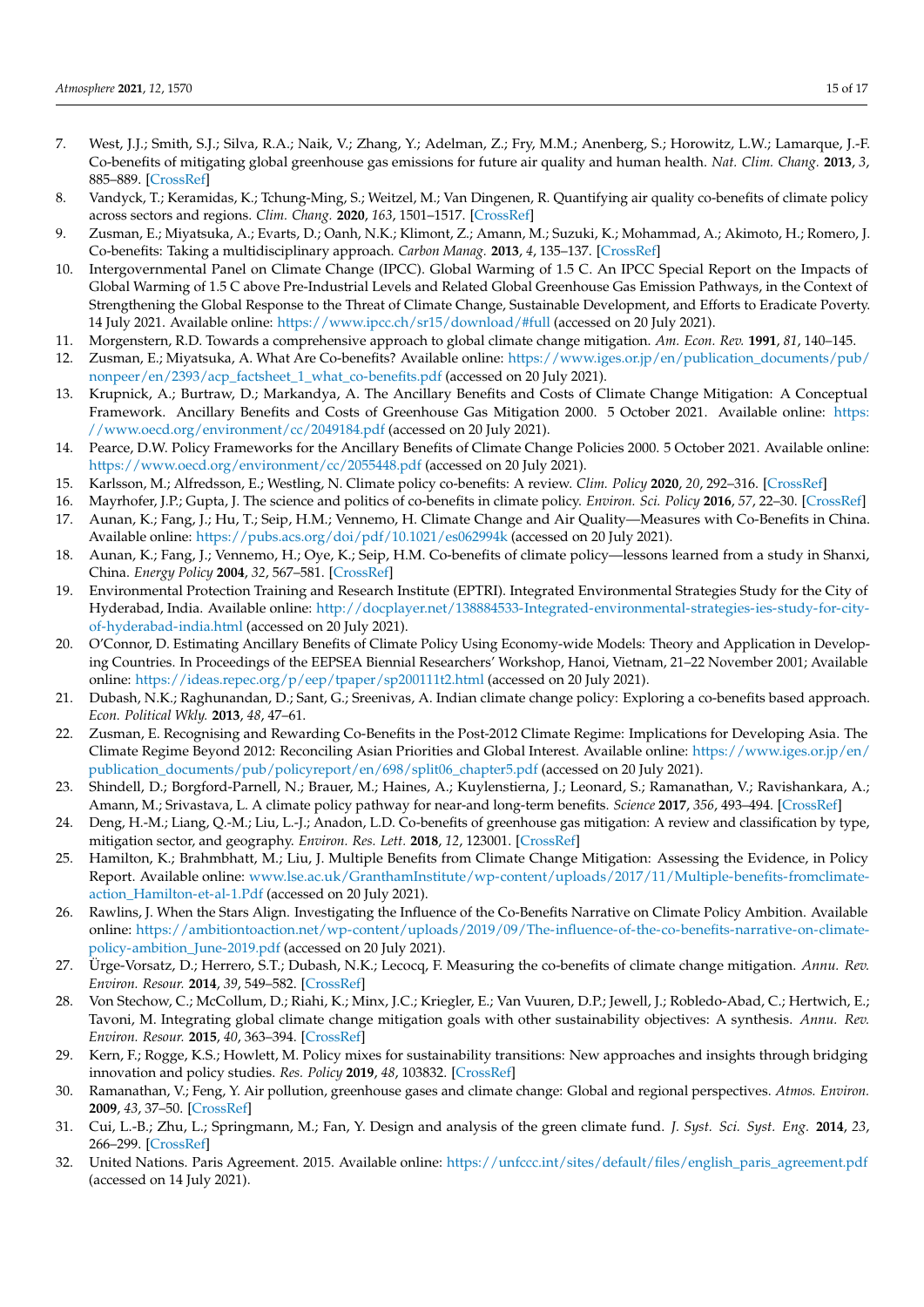- <span id="page-15-0"></span>33. IPCC. Report of the Expert Meeting on Short-Lived Climate Forcers (SLCF). Available online: [https://www.ipcc.ch/site/assets/](https://www.ipcc.ch/site/assets/uploads/2019/02/1805_Expert_Meeting_on_SLCF_Report.pdf) [uploads/2019/02/1805\\_Expert\\_Meeting\\_on\\_SLCF\\_Report.pdf](https://www.ipcc.ch/site/assets/uploads/2019/02/1805_Expert_Meeting_on_SLCF_Report.pdf) (accessed on 20 July 2021).
- <span id="page-15-1"></span>34. Akahoshi, K.; Zusman, E.; Matsumoto, N.; Wanwangwatana, S.; Amann, M.; Borgford-Parnell, N. *Integrating SLCPs into Asian NDCs: A Survey with Recommendations*; IGES: Hayama, Japan, 2019.
- <span id="page-15-2"></span>35. Kindornay, S. Progressing National SDGs Implementation: An Independent Assessment of the Voluntary National Review Reports Submitted to the United Nations High-Level Political Forum on Sustainable Development in 2017. Available online: [https://](https://www.iisd.org/publications/progressing-national-sdgs-implementation-independent-assessment-voluntary-national) [www.iisd.org/publications/progressing-national-sdgs-implementation-independent-assessment-voluntary-national](https://www.iisd.org/publications/progressing-national-sdgs-implementation-independent-assessment-voluntary-national) (accessed on 20 July 2021).
- <span id="page-15-3"></span>36. CCAC. Multiple Benefits Pathway Framework. Available online: [https://www.ccacoalition.org/en/content/multiple-benefits](https://www.ccacoalition.org/en/content/multiple-benefits-pathway-framework)[pathway-framework](https://www.ccacoalition.org/en/content/multiple-benefits-pathway-framework) (accessed on 14 July 2021).
- <span id="page-15-4"></span>37. Yamineva, Y.; Romppanen, S. Is law failing to address air pollution? Reflections on international and EU developments. *Rev. Eur. Comp. Int. Environ. Law* **2017**, *26*, 189–200. [\[CrossRef\]](http://doi.org/10.1111/reel.12223)
- <span id="page-15-5"></span>38. CLRTAP. Long-Term Strategy for the Convention on Long-Range Transboundary Air Pollution for 2020–2030 and Beyond. Available online: [https://unece.org/fileadmin/DAM/env/documents/2018/Air/EB/correct\\_numbering\\_Decision\\_2018\\_5.pdf](https://unece.org/fileadmin/DAM/env/documents/2018/Air/EB/correct_numbering_Decision_2018_5.pdf) (accessed on 14 July 2021).
- <span id="page-15-6"></span>39. Arctic Council. Addressing Pollution. 2021. Available online: <https://arctic-council.org/en/explore/topics/pollutants/> (accessed on 14 July 2021).
- <span id="page-15-7"></span>40. EANET. Welcome to The Acid Deposition Monitoring Network inEast Asia (EANET). Available online: <https://www.eanet.asia/> (accessed on 20 July 2021).
- <span id="page-15-8"></span>41. Yang, G.-H.; Lee, J.-J.; Lyu, Y.-S.; Chang, L.-S.; Lim, J.H.; Lee, D.-W.; Kim, S.-K.; Kim, C.-H. Analysis of the recent trend of national background PM 10 concentrations over Korea, China, and Japan. *J. Korean Soc. Atmos. Environ.* **2016**, *32*, 360–371. [\[CrossRef\]](http://doi.org/10.5572/KOSAE.2016.32.4.360)
- <span id="page-15-9"></span>42. Kim, C.H. NEASPEC as a Bridge between Science and Policy: Transboundary Pollutant Issue in East Asia. Available online: [http://www.neaspec.org/sites/default/files/TAP\\_%20Annex%20IV.%20NEASPEC%20as%20a%20Bridge%20between%](http://www.neaspec.org/sites/default/files/TAP_%20Annex%20IV.%20NEASPEC%20as%20a%20Bridge%20between%20Science%20and%20Policy.pdf) [20Science%20and%20Policy.pdf](http://www.neaspec.org/sites/default/files/TAP_%20Annex%20IV.%20NEASPEC%20as%20a%20Bridge%20between%20Science%20and%20Policy.pdf) (accessed on 14 July 2021).
- <span id="page-15-10"></span>43. CCAC. Regional Action Plan for Intergovernmental Cooperation on Air Pollution for Latin America and the Caribbean. Available online: [https://www.ccacoalition.org/en/resources/regional-action-plan-intergovernmental-cooperation-air-pollution-latin](https://www.ccacoalition.org/en/resources/regional-action-plan-intergovernmental-cooperation-air-pollution-latin-america-and)[america-and](https://www.ccacoalition.org/en/resources/regional-action-plan-intergovernmental-cooperation-air-pollution-latin-america-and) (accessed on 20 July 2021).
- <span id="page-15-11"></span>44. Xing, J.; Lu, X.; Wang, S.; Wang, T.; Ding, D.; Yu, S.; Shindell, D.; Ou, Y.; Morawska, L.; Li, S. The quest for improved air quality may push China to continue its CO2 reduction beyond the Paris Commitment. *Proc. Natl. Acad. Sci. USA* **2020**, *117*, 29535–29542. [\[CrossRef\]](http://doi.org/10.1073/pnas.2013297117) [\[PubMed\]](http://www.ncbi.nlm.nih.gov/pubmed/33168731)
- 45. Yang, J.; Zhao, Y.; Cao, J.; Nielsen, C.P. Co-benefits of carbon and pollution control policies on air quality and health till 2030 in China. *Environ. Int.* **2021**, *152*, 106482. [\[CrossRef\]](http://doi.org/10.1016/j.envint.2021.106482)
- 46. Peng, L.; Liu, F.; Zhou, M.; Li, M.; Zhang, Q.; Mauzerall, D.L. Alternative-energy-vehicles deployment delivers climate, air quality, and health co-benefits when coupled with decarbonizing power generation in China. *One Earth* **2021**, *4*, 1127–1140. [\[CrossRef\]](http://doi.org/10.1016/j.oneear.2021.07.007)
- <span id="page-15-12"></span>47. Li, M.; Zhang, D.; Li, C.-T.; Mulvaney, K.M.; Selin, N.E.; Karplus, V.J. Air quality co-benefits of carbon pricing in China. *Nat. Clim. Chang.* **2018**, *8*, 398–403. [\[CrossRef\]](http://doi.org/10.1038/s41558-018-0139-4)
- <span id="page-15-13"></span>48. Tibrewal, K.; Venkataraman, C. Climate co-benefits of air quality and clean energy policy in India. *Nat. Sustain.* **2021**, *4*, 305–313. [\[CrossRef\]](http://doi.org/10.1038/s41893-020-00666-3)
- <span id="page-15-14"></span>49. Jack, D.W.; Kinney, P.L. Health co-benefits of climate mitigation in urban areas. *Curr. Opin. Environ. Sustain.* **2010**, *2*, 172–177. [\[CrossRef\]](http://doi.org/10.1016/j.cosust.2010.06.007)
- 50. Nemet, G.F.; Holloway, T.; Meier, P. Implications of incorporating air-quality co-benefits into climate change policymaking. *Environ. Res. Lett.* **2010**, *5*, 014007. [\[CrossRef\]](http://doi.org/10.1088/1748-9326/5/1/014007)
- <span id="page-15-15"></span>51. Workman, A.; Blashki, G.; Bowen, K.J.; Karoly, D.J.; Wiseman, J. The political economy of health co-benefits: Embedding health in the climate change agenda. *Int. J. Environ. Res. Public Health* **2018**, *15*, 674. [\[CrossRef\]](http://doi.org/10.3390/ijerph15040674)
- <span id="page-15-16"></span>52. IPCC. AR6 Climate Change 2021: The Physical Science Basis. Available online: [https://www.ipcc.ch/report/ar6/wg1/#](https://www.ipcc.ch/report/ar6/wg1/#FullReport) [FullReport](https://www.ipcc.ch/report/ar6/wg1/#FullReport) (accessed on 14 July 2021).
- <span id="page-15-17"></span>53. Takemura, T.; Suzuki, K. Weak global warming mitigation by reducing black carbon emissions. *Sci. Rep.* **2019**, *9*, 4419. [\[CrossRef\]](http://doi.org/10.1038/s41598-019-41181-6) [\[PubMed\]](http://www.ncbi.nlm.nih.gov/pubmed/30872720)
- <span id="page-15-18"></span>54. Bell, M.L.; Davis, D.L.; Fletcher, T. A retrospective assessment of mortality from the London smog episode of 1952: The role of influenza and pollution. *Environ. Health Perspect.* **2004**, *112*, 6–8. [\[CrossRef\]](http://doi.org/10.1289/ehp.6539)
- <span id="page-15-19"></span>55. Jacobs, E.T.; Burgess, J.L.; Abbott, M.B. The Donora smog revisited: 70 years after the event that inspired the clean air act. *Am. J. Public Health* **2018**, *108*, S85–S88. [\[CrossRef\]](http://doi.org/10.2105/AJPH.2017.304219) [\[PubMed\]](http://www.ncbi.nlm.nih.gov/pubmed/29698099)
- <span id="page-15-20"></span>56. Imura, H.; Schreurs, M.A. *Environmental Policy in Japan*; Edward Elgar Publishing: Cheltenham, UK, 2005.
- <span id="page-15-21"></span>57. McKean, M.A. *Environmental Protest and Citizen Politics in Japan*; University of California Press: Berkeley, CA, USA, 2020.
- <span id="page-15-22"></span>58. Gibbs, W.; d'Albe, E.F.; Rao, G.; Malone, T.; Baier, W.; Flohn, H.; Mitchell, J.M.; Bolin, B. Technical Report by the WMO Executive Council Panel of Experts on Climate Change. *WMO Bull.* **1977**, *26*, 50–55.
- <span id="page-15-23"></span>59. WMO. Proceedings of the World Climate Conference—A Conference of Experts on Climate and Mankind. Available online: [https://library.wmo.int/index.php?lvl=notice\\_display&id=6319](https://library.wmo.int/index.php?lvl=notice_display&id=6319) (accessed on 14 July 2021).